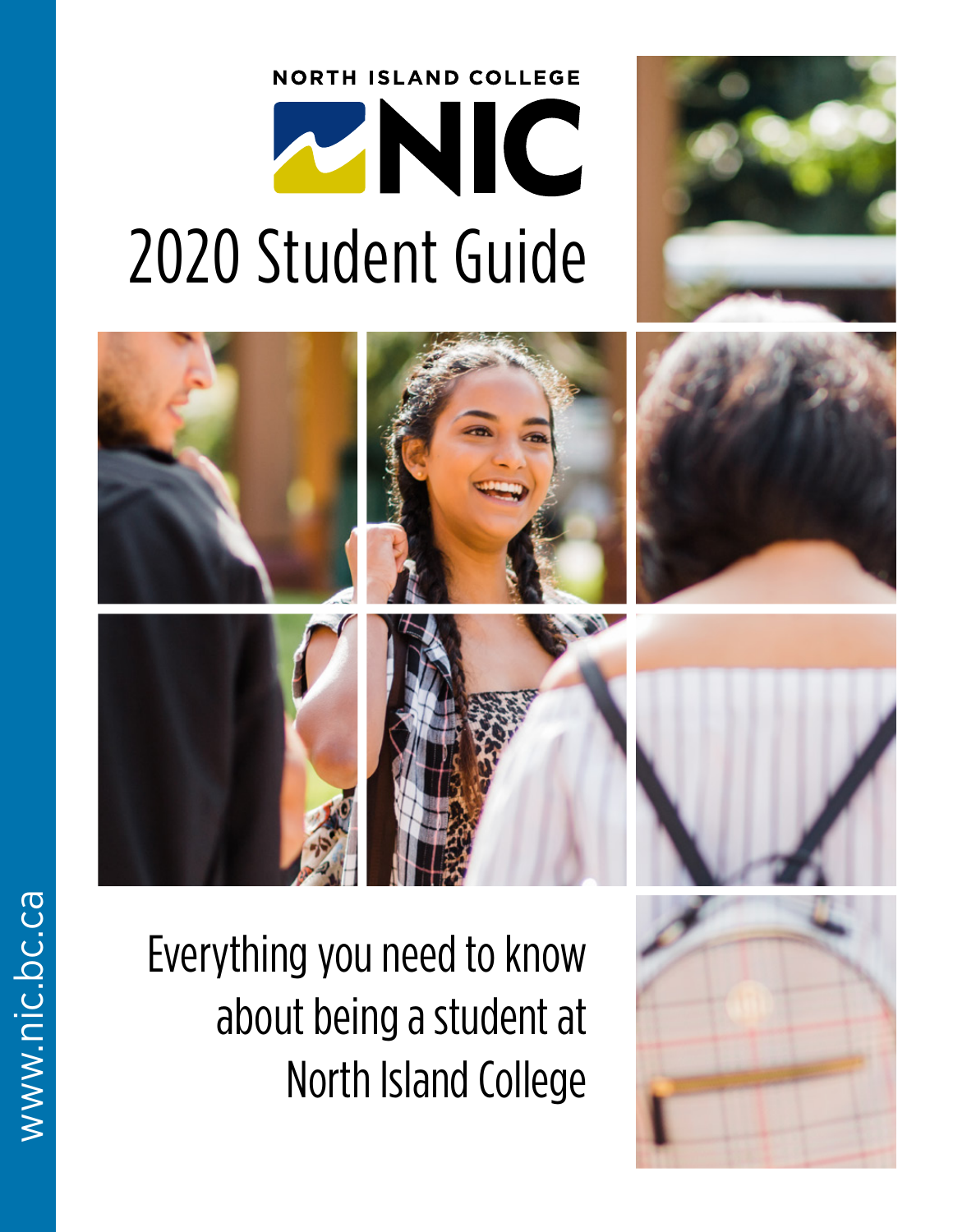# **CONTENTS**

### [Your Guide to](#page-2-0)

| <b>North Island College  2</b>   |  |
|----------------------------------|--|
|                                  |  |
|                                  |  |
|                                  |  |
|                                  |  |
| Confidentiality of your Record 2 |  |
| Release of Information/Proxy 2   |  |

### Schedules & Deadlines -

| Programs with Varying Start Dates and<br>Programs and Courses with Term-based |  |
|-------------------------------------------------------------------------------|--|
|                                                                               |  |
|                                                                               |  |
| Computers for Student Use 10                                                  |  |
|                                                                               |  |
|                                                                               |  |

| Forgot or Reset your Password10 |
|---------------------------------|
|                                 |
|                                 |
|                                 |
|                                 |
| Having problems logging on? 11  |
| Student Technical Services  11  |
|                                 |
|                                 |
|                                 |

### [Registration to Graduation..](#page-12-0) 12

| 1. Understand Course Codes             |  |
|----------------------------------------|--|
| and Delivery Methods12                 |  |
| 2. Choose Your Courses 13              |  |
| 3. Timetable Your Courses 13           |  |
| 4. Register in Your Courses 13         |  |
|                                        |  |
| Residency Requirement  14              |  |
|                                        |  |
| Recognition for Prior Learning (PLA)14 |  |
|                                        |  |
|                                        |  |
| Understanding Your Fees 14             |  |
| Tax Receipts (T2202) 15                |  |
| Student Identification Cards  15       |  |
|                                        |  |
|                                        |  |
|                                        |  |
| International Student Orientation 15   |  |
|                                        |  |
| Grade Point Average (GPA)16            |  |
|                                        |  |
|                                        |  |
|                                        |  |
|                                        |  |

| Arranging an On-Campus Distance Exam. 16 |
|------------------------------------------|
| Arranging an Off-Campus Exam 16          |
| Scheduled Course Exams 16                |
|                                          |
|                                          |
|                                          |
| President's Award                        |
| for Academic Excellence 17               |
|                                          |
| President's Community                    |
|                                          |
|                                          |
|                                          |
| 2. Attend the Ceremony17                 |
| 3. Get your Credentials 17               |
|                                          |
|                                          |
| <b>Student Services  18</b>              |
|                                          |
| Appointment booking18                    |
|                                          |
|                                          |
| Limits of Confidentiality18              |
| Spiritual and Religious Diversity18      |
| Indigenous Student Services 18           |
|                                          |
| Indigenous Student Lounges19             |
| Support Services for Students with       |
|                                          |
|                                          |
| Student Employment Services 19           |
| Co-operative Education 19                |
|                                          |
|                                          |
| Student Loans and Grants  0              |
|                                          |
|                                          |
|                                          |
| Scholarships and Bursaries20             |
| Library & Learning Commons (LLC) 20      |
|                                          |
|                                          |
| Student Technical Services 20            |
|                                          |
|                                          |
| Printing and Photocopying21              |
|                                          |
| Did we Make the Grade?  21               |
| <b>Office of Global Engagement. 21</b>   |
| Internationalization at Home 21          |
|                                          |
| Services for International Students21    |
|                                          |
| <b>Student Life  22</b>                  |
| Campus Life Assistants  22               |
|                                          |
| Student Leadership  22                   |

| Gender Neutral Washrooms 23 |  |
|-----------------------------|--|
|                             |  |
|                             |  |
|                             |  |
|                             |  |

## [College Policies](#page-24-0)

| & Guidelines 24                          |
|------------------------------------------|
| Guidelines and Student Conduct 24        |
| 1-01 Freedom of Information/             |
| Protection of Privacy Act (FIPPA) 24     |
|                                          |
| 3-06 Community Code of Conduct25         |
| 3-08 President's Award 25                |
| 3-17 Instructional Accommodation         |
| and Access Services for Students         |
|                                          |
| 3-21 Dean's Honour Roll 25               |
| 3-30 Student Appeals 25                  |
| 3-31 Student Complaint Resolution25      |
| 3-33 Evaluation of Student Performance25 |
| 3-34 Sexual Violence and Misconduct25    |
|                                          |
| 3-36 President's Community               |
|                                          |
| 3-37 Academic Standing & Progression.26  |
| 4-04 Tuition, Fees And Refunds 26        |
|                                          |
|                                          |
|                                          |
|                                          |
|                                          |
|                                          |
|                                          |
| WorksafeBC Coverage 27                   |
|                                          |
|                                          |
|                                          |
|                                          |
| Policies and Procedures 27               |
|                                          |
|                                          |
| Emergencies and Closures  28             |
|                                          |
|                                          |

*NOTE: This Student Guide is published before the beginning of the academic year, and while every attempt has been made to ensure the accuracy of its content, it may be amended from time to time. Check our website for up-to-date information.*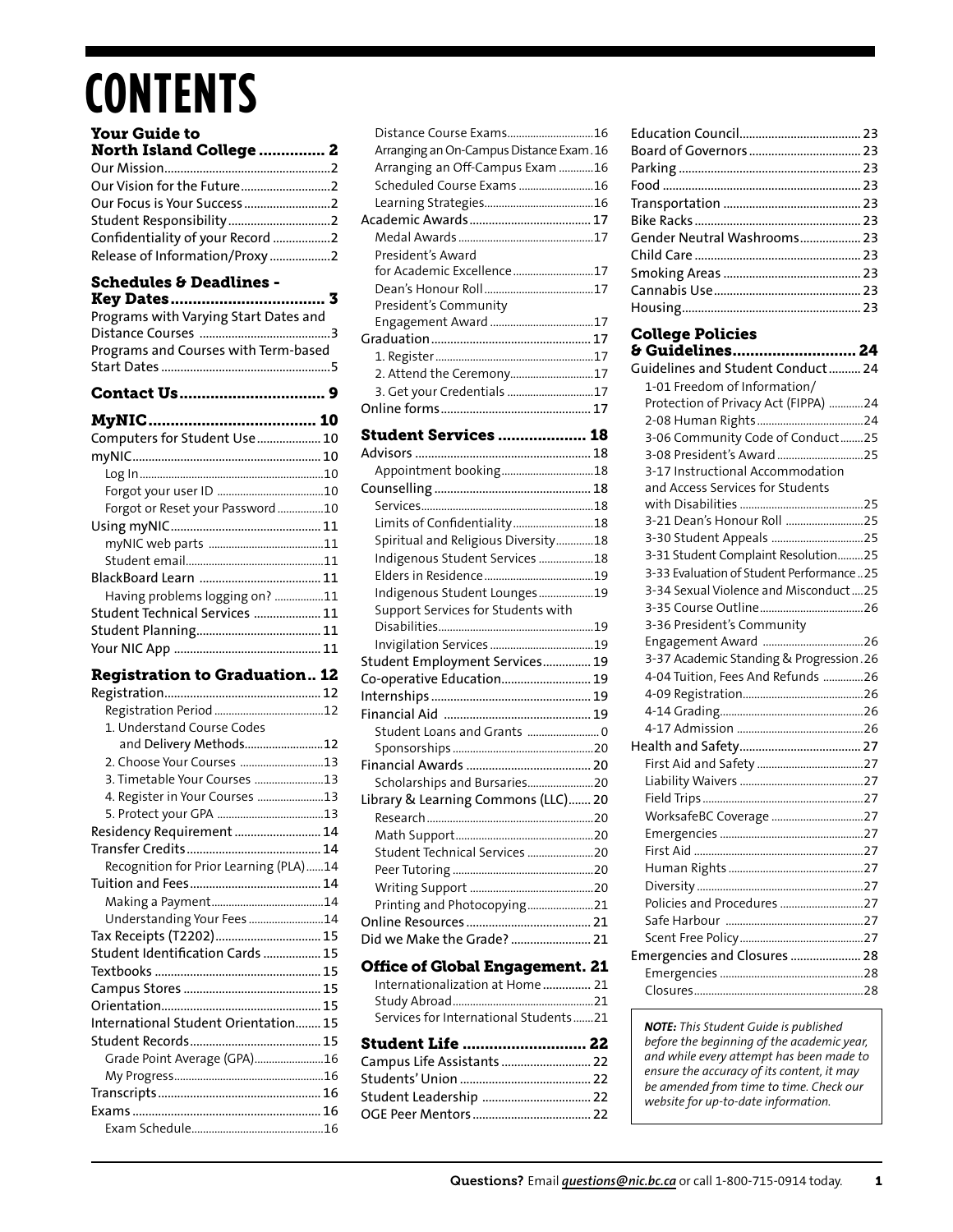# <span id="page-2-0"></span>**YOUR GUIDE TO NORTH ISLAND COLLEGE**



Welcome. We're glad you've chosen to study with us. At NIC, you'll have the best possible instruction and learning environment as well as the opportunity to join a supportive community focused on your success. This Student Guide was created to assist you in navigating your journey as a North Island College student.

### OUR MISSION

North Island College is committed to meeting the education and training needs of adults within its service region by: providing high quality, affordable higher education and skills training, collaborating with our partners to create pathways to learning, and empowering individuals to achieve their full potential.

### OUR VISION FOR THE FUTURE

North Island College holds a vision of being a premier community and destination college, in a spectacular west-coast environment, that inspires and prepares students for success in a rapidly changing world.

### OUR FOCUS IS YOUR SUCCESS

Student Services provides a wide range of services and resources to help you reach your goals. Throughout your time at North Island College, you'll find we're here to help not just with admission, registration, and advising, but with everything from random information and directions to first aid and security.

### STUDENT RESPONSIBILITY

It is the student's responsibility to be aware of College policies regarding your conduct, attendance, performance, registration and any other related policies.

### CONFIDENTIALITY OF YOUR RECORD

Only you can add/drop courses, pay fees, or inquire about your student record. That means your parents, spouse, or friend cannot conduct business for you without official consent.

### RELEASE OF INFORMATION/PROXY

You can give another person access to your account by submitting a Proxy/Release of Information form which is available online or at your local campus.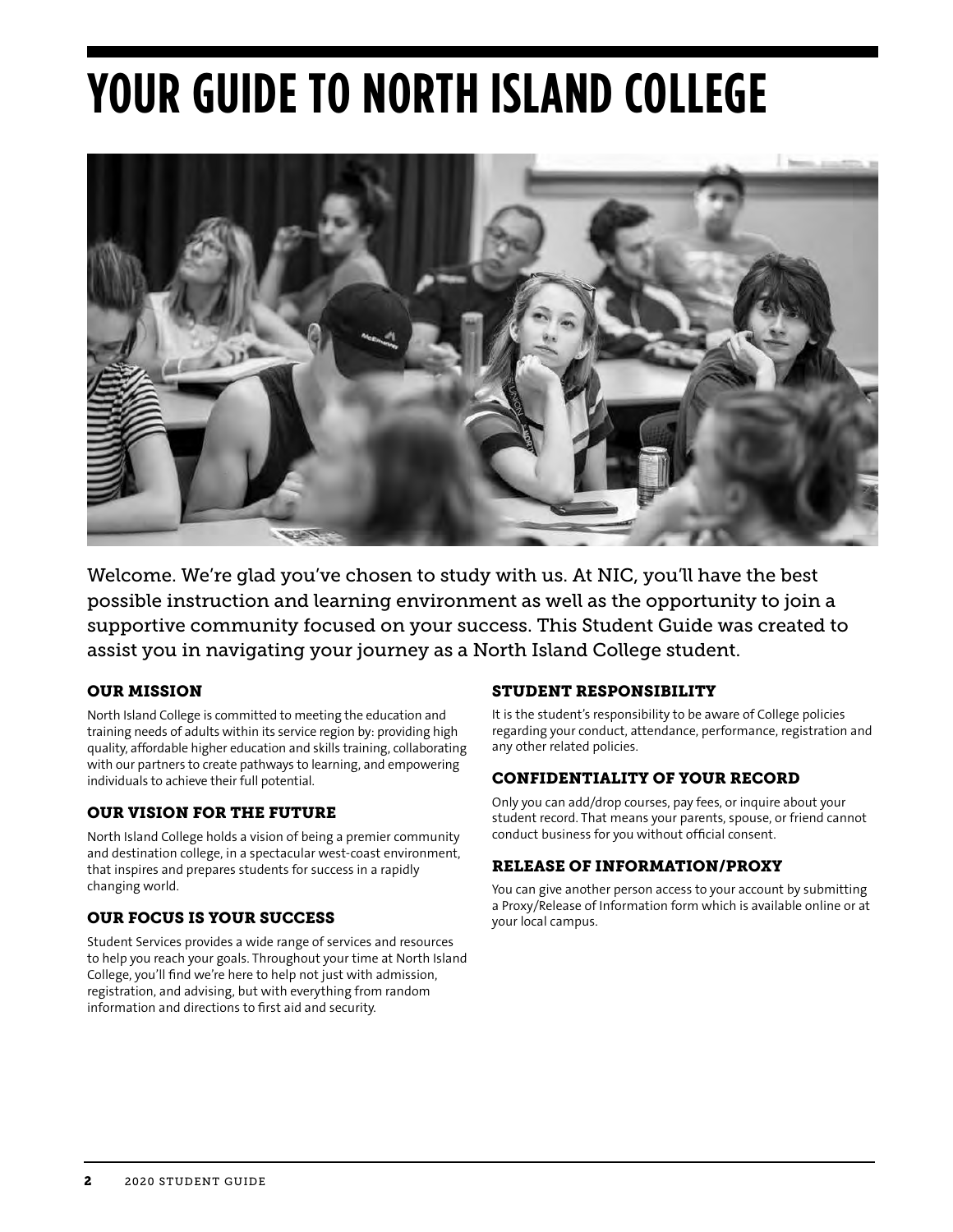# <span id="page-3-0"></span>**SCHEDULES & DEADLINES – KEY DATES**



Do you know when you need to pay your tuition or when your reading break is? Not all NIC programs follow the same schedule. Keep track of your program's registration, fee payment and withdrawal deadlines, fall and winter breaks, exam schedule, and more.

#### PROGRAMS WITH VARYING START DATES AND DISTANCE COURSES

North Island College offers a wide range of programs with varying schedules and deadlines. Please ensure that you are following the timelines associated with your program. For more information or guidance, please contact Student Services.

#### Office Administration (ABT)

(key dates are draft and under review)

**Office Assistant I certificate, Administrative Assistant certificate, Computing Accounting Assistant certificate, Office Management certificate:**

- Students registering from May to September for the Fall, Winter, Spring and Summer terms must pay full fees by 4:00 pm by the due date of each term (see below).
- Students registering during the terms must pay full fees at the time of registration.
- Last day to drop for refund is within 10% of the course. Last day to withdraw without academic penalty is within 25% of the course.
- Term start dates: 2020FA – Monday, August 24th 2021WI – Monday, January 4th

#### Early Childhood Care & Education

E**arly Childhood Care & Education Certificate:**

- Full fees are due approximately 3 weeks prior to start of the program. Dates are provided in your admission letter.
- Last day to drop for refund is 10 days from the start date of the program.
- Fall reading break is Thursday, November 12 to Friday, November 13, 2020.
- Winter break is December 25, 2020 to January 1, 2021 inclusive. Winter classes start January 6, 2021.
- Spring reading break March 16 20, 2020
- All stat holidays apply.

#### E**arly Childhood Care & Education Diploma:**

- Full fees are due approximately 3 weeks prior to start of the program. Dates are provided in your admission letter.
- Last day to drop for refund is 10 days from the start date of the program.
- Fall reading break is Thursday, November 12 to Friday, November 13, 2020.
- Winter break is December 25, 2020 to January 1, 2021 inclusive.
- Winter term starts January 6, 2021.
- All stat holidays apply.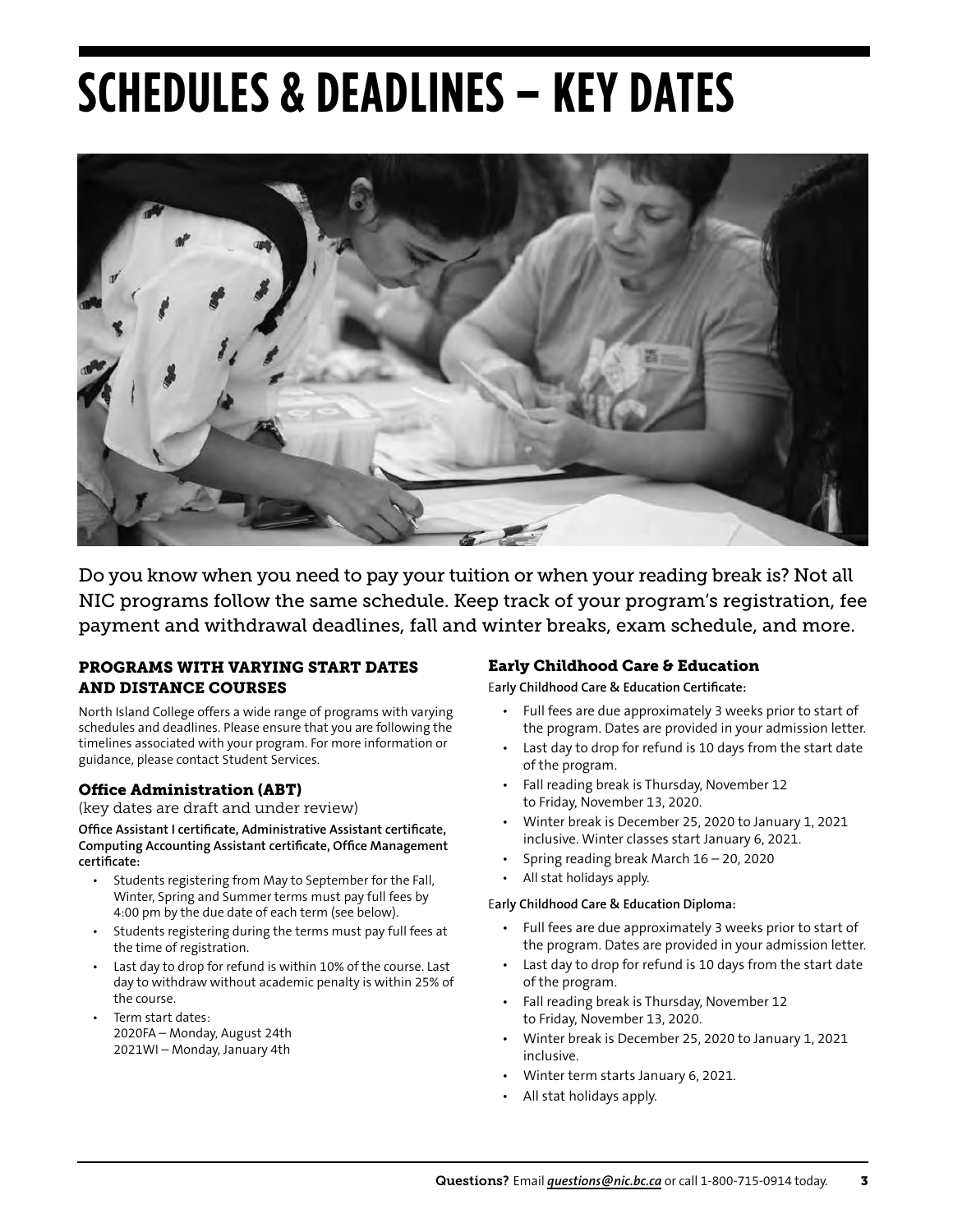#### <span id="page-4-0"></span>Health & Human Services

**Health Care Assistant Certificate:**

- Full fees are due approximately 3 weeks prior to start of the program. Dates are provided in your admission letter.
- Last day to drop for refund is 10 days from the start date of the program.
- Fall Reading Break is Thursday, November 12 to Friday, November 13, 2020.
- Winter break is December 25, 2020 to January 1, 2021 inclusive.
- Winter classes start January 4, 2021.
- All stat holidays apply. No reading breaks.

#### Practical Nursing Diploma

- Full fees for the first term are due 3 weeks prior to start of the program. Dates are provided in your admission letter.
- Last day to drop for refund is 10 days from the start date of the term.
- Winter break December 25, 2020 January 1, 2021 inclusive.
- Winter classes start January 4, 2021.

#### Animal Care Aide Certificate & Hospital Unit Clerk Certificate

- Full fees are due 3 weeks prior to start of the program. Dates are provided in your admission letter.
- Last day to drop for refund is 14 days prior to the start date of the program.
- Last day to withdraw without academic penalty is within 60% of the program.
- Winter classes start January 4, 2021.
- All stat holidays apply. No reading breaks.

#### Activity Assistant Certificate:

- Full fees are due 3 weeks prior to start of the program. Dates are provided in your admission letter.
- Last day to drop for refund is 14 days prior to the start date of the program.
- Last day to withdraw without academic penalty is within 60% of the program.
- All stat holidays apply. No reading breaks.

#### Tourism & Hospitality

#### **Hospitality Distance Learning:**

• Full fees are due at the time of registration.

#### Trades & Technology

**Aircraft Structures Technician (AME-S), Aquaculture Technician Certificate, Aquaculture Technician Diploma, Automotive Service Technician Foundation Harmonized, Carpentry Foundation Harmonized, Culinary Business Operations Diploma, Culinary Business Operations Advanced Diploma, Electrician Foundation Harmonized, Heavy Mechanical Foundation, Joinery/Cabinetmaking Foundation, Metal Fabrication Foundation, Plumbing & Piping Foundation Harmonized, Prep Cook Certificate, Professional Cook 1, 2, 3, Welding Foundation Harmonized:**

- Typically full fees are due 3 weeks prior to start of the program. Dates are provided in your admission letter.
- Last day to drop for refund is 10 days from the start date of program.
- Winter break is December 25, 2020 to January 1, 2021 inclusive.
- Winter classes start January 4, 2021.
- All stat holidays apply. No reading breaks.

#### Apprenticeship Technical Training

**Carpenter Apprenticeship Harmonized, Electrician Apprenticeship, Heavy Mechanical Apprenticeship, Plumber Apprenticeship Harmonized, Welding Apprenticeship Harmonized:**

- Full fees are due 60 days prior to the start day of your course.
- Last day to drop for refund is 28 days prior to start of course.
- Schedule of training dates can be found at **www.tradestrainingbc.ca**

#### University Studies

**Electronics Technician Core, Industrial Automation Technician**

- Typically full fees are due 3 weeks prior to start of the program. Dates are provided in your admission letter.
- Last day to drop for refund is 10 days from the start date of program.
- Last day to withdraw without academic penalty is within 60% of the program.
- Winter break is December 25, 2020 to January 1, 2021 inclusive.
- Winter classes start January 4, 2021.
- All stat holidays apply. No reading breaks.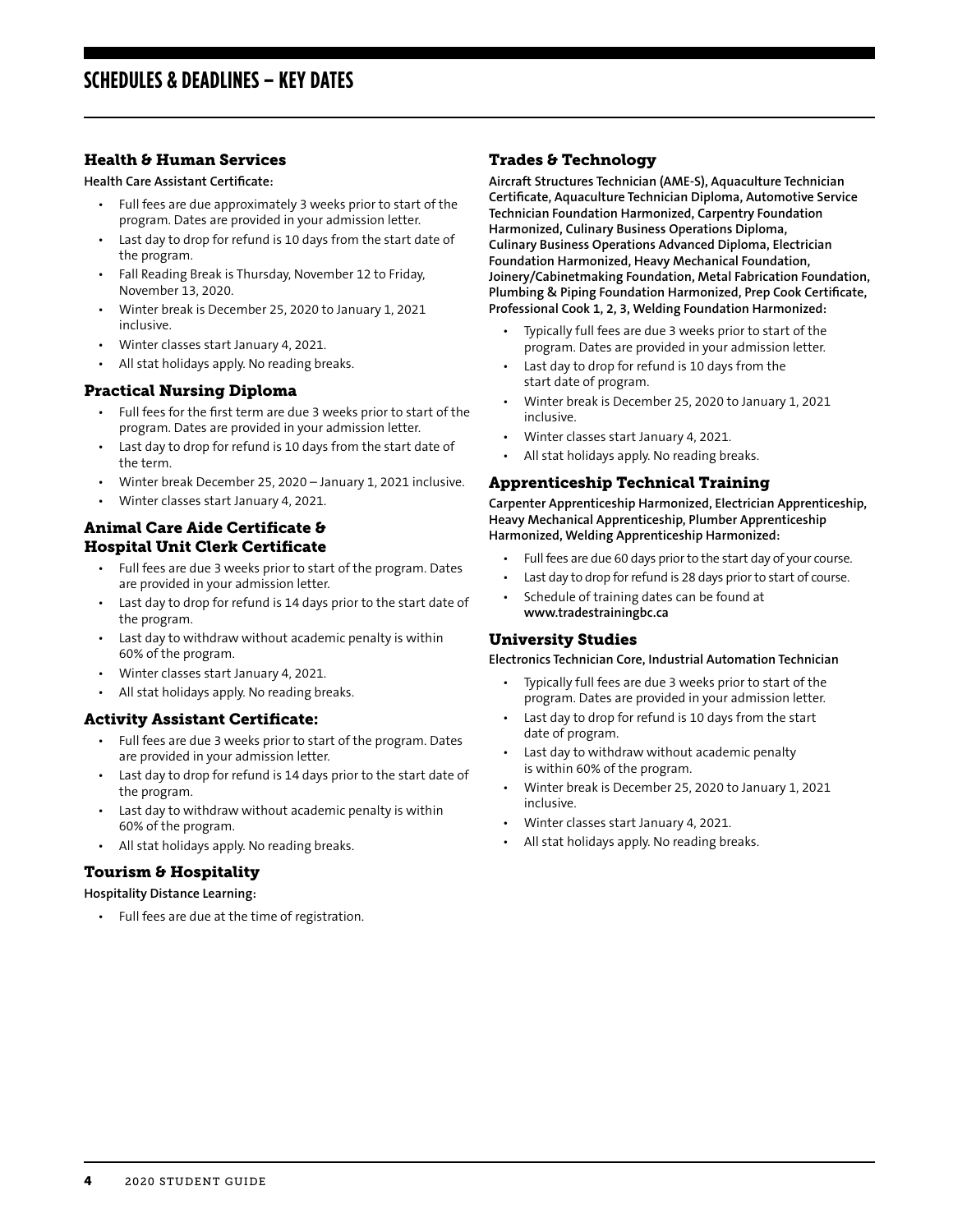#### University Studies Distance

North Island College offers three types of distance courses for which different deadlines apply. Distance courses may be offered fully online or paper-based or a combination of the two.

#### **Flexible distance courses:**

(Identified with an 'F' as the 3rd letter in the section code eg: CVF1)

- Last day to register is the Friday of the 6th week for both the fall and winter terms.
- Last day for tuition refunds or to change status (credit/ audit) is 30 calendar days after the student start date.
- Last day to withdraw without academic penalty is 60% from student start date.
- Last day to submit all course requirements is the second Friday of February (fall term) and the second Friday of June (winter term).
- Exams are scheduled on an individual student basis.

#### **Lock-step distance courses:**

(Identified with an "L" as the 3rd letter in the section code eg: CVL1)

• Term-based schedule and deadlines apply.

#### **Continuous entry/exit distance courses:**

- (Identified with a 'W' as the 3rd letter in the section code eg: CVW1)
	- Last day for tuition refunds is 10 days from student start date.
	- Last day to withdraw without academic penalty is 60% from student start date.

#### **Distance**

(Identified with a 'D' as the 3rd letter in the section code eg: CVD1)

A distance course that does not follow term based timelines. Add/drop and withdrawal dates may vary depending on program area.

#### Withdrawal Without Academic Penalty

Programs that are longer than 13 weeks in length with varying start and end dates will have within 60% of the program to withdraw without academic penalty.

#### PROGRAMS AND COURSES WITH TERM-BASED START DATES

The following North Island College programs and courses are guided by the term-based schedule and deadlines listed in the calendar of dates in this section of the guide:

### **Upgrading & Special Programs**

Adult Basic Education courses, Academic English Language Program.

#### **Business**

Business Administration certificate, diploma, degrees and post degree diploma.

#### **Fine Arts & Design**

Fine Arts diploma, Interactive Media programs (Web Design diploma, Web & Mobile Application diploma, Communication Design diploma, Advanced Communication Design diploma), Mobile Application Development diploma, Metal Jewellery Design certificate.

#### **Tourism & Hospitality**

Tourism & Hospitality Management certificate and diploma, Global Tourism & Hospitality Management advanced certificate and advanced diploma.

#### **Health & Community Care**

Bachelor of Science in Nursing degree, Human Services programs (Education Assistant/Community Support certificates, Human Services diploma, Social Service diploma).

#### **University Studies & transfer**

Associate of Arts and Science degrees, Criminology diploma, University Studies courses.

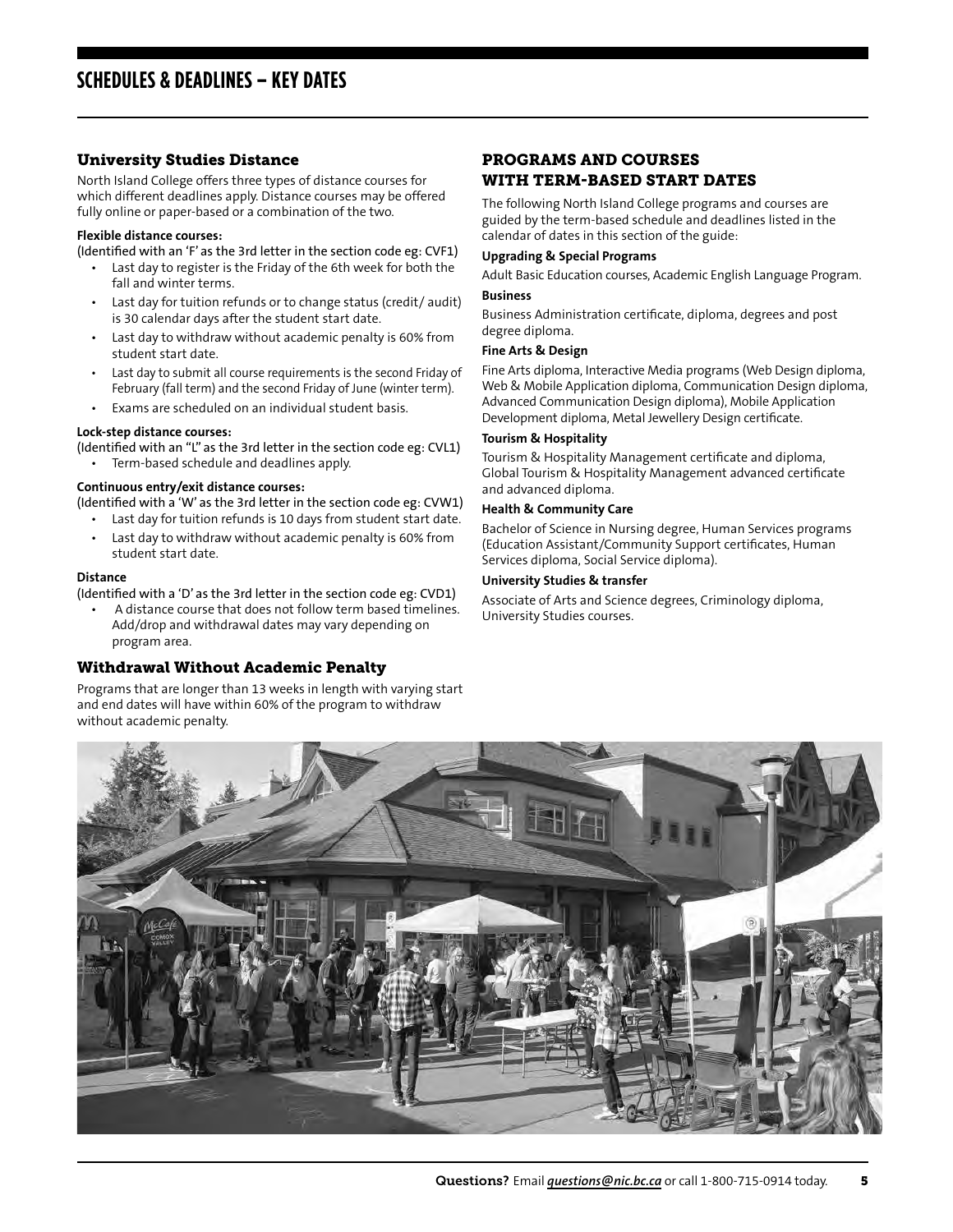## **SCHEDULES & DEADLINES – KEY DATES | TERM BASED DATES**

#### WINTER TERM 2020

#### JANUARY 2020

|    |  | S M T W T F S        |  |                |
|----|--|----------------------|--|----------------|
|    |  | 29 30 31 1 2 3       |  | $\overline{4}$ |
|    |  | 5 6 7 8 9 10 11      |  |                |
|    |  | 12 13 14 15 16 17 18 |  |                |
| 19 |  | 20 21 22 23 24 25    |  |                |
|    |  | 26 27 28 29 30 31 1  |  |                |

- Jan 2-3 International Student Orientation Campbell River and Comox Valley campuses
- Jan 6 First Day of winter term and First Day of classes. All fees must be paid in full and all prerequisites met by 4 pm.
- Jan 13 Last day for waitlisted students to claim seats; remaining waitlists will be cleared at 4 pm.
- Jan 15 Last day to register, apply for refund, change from credit to audit.

# FEBRUARY 2020

|    |  | S M T W T F          |  | Ò, |
|----|--|----------------------|--|----|
|    |  | 26 27 28 29 30 31 1  |  |    |
|    |  | 2 3 4 5 6 7          |  | 8  |
|    |  | 9 10 11 12 13 14 15  |  |    |
|    |  | 16 17 18 19 20 21 22 |  |    |
| 23 |  | 24 25 26 27 28 29    |  |    |
|    |  |                      |  |    |

- Feb 14 Last day to register for flexible distance courses.
- Feb 14 Last day to register for ABE at the Port Alberni and Mixalakwila campuses.
- Feb 17 Family Day, college closed.
- Feb 18-21 Reading Break for ABE, BSAM, Interactive Media, Fine Arts, Human Services, Bachelor of Science in Nursing, University Studies, AELP
- Feb 18 Winter Exam schedule posted. Feb 28 Last day to withdraw without academic penalty.
- 

#### MARCH 2020

| S         | M             |                       |                         |    |                            | 3  |
|-----------|---------------|-----------------------|-------------------------|----|----------------------------|----|
| 1         | $\mathcal{P}$ | 3                     | 4                       | 5  | 6                          |    |
| 8         | g             | 10                    | 11                      | 12 | 13                         | 8  |
| 15        | 16            | 17                    | 18                      | 19 | 20                         | 15 |
| 22        | 23            | 24                    | 25                      | 26 | 27                         | 22 |
| 29        | 30            | 31                    | 1                       | 7  | 3                          |    |
| Mar 16-20 |               | Reading Break - Early | certificate and diploma |    | Childhood Care & Education |    |

#### APRIL 2020

| S       | м  |                                                      |                       |                | E  | S  |
|---------|----|------------------------------------------------------|-----------------------|----------------|----|----|
| 79      | 30 | 31                                                   | 1                     | $\mathfrak{p}$ | 3  | 4  |
| 5       | 6  | 7                                                    | 8                     | 9              | 10 | 11 |
| 12      | 13 | 14                                                   | 15                    | 16             | 17 | 18 |
| 19      | 20 | 21                                                   | 22                    | 23             | 24 | 25 |
| 26      | 27 | 28                                                   | 29                    | 30             | 1  | 2  |
| Apr 6   |    | Timetable Posted for Fall and<br><b>Winter Terms</b> |                       |                |    |    |
| Apr 6-9 |    |                                                      | Last week of classes. |                |    |    |

Apr 10 Good Friday, college closed

| Apr 13 | Easter Monday, |
|--------|----------------|
|        | college closed |

Apr 14-27 Winter final exams

Apr 27-28 International Student Orientation

#### SPRING TERM 2020 SUMMER TERM 2020

#### MAY 2020

| S.             | M  |                | T W                 | n m           | E.             | S             |
|----------------|----|----------------|---------------------|---------------|----------------|---------------|
| 27.            |    |                | 28 29 30 31         |               | $\blacksquare$ | $\mathcal{P}$ |
| $\overline{3}$ |    | 5 <sup>1</sup> |                     | 6 7           | 8              | q             |
| 10             | 11 | 12             | 13                  | 14            | 15             | 16            |
| 17             | 18 | 19             |                     | $20 \quad 21$ | 22             | - 23          |
| 24             | 25 | 26             | 27                  | 28            | 29             | 30            |
| 31             |    |                | $1 \quad 2 \quad 3$ | 1.            | 5.             |               |

- May 4 First day of classes: 7-week Spring term and 14-week Spring intersession. All fees must be paid in full and all prerequisites met by 4 pm.
- May 6 Last day for waitlisted students in 7-week Spring term courses to claim seats. Remaining waitlists cleared at 4 pm.
- May 8 Last Day to register, apply for refund, change from credit to audit in 7-week Spring term courses.
- May 11 Last day for waitlisted students to claim seats for 14-week Spring intersession. Remaining waitlists will be cleared at 4 pm.
- May 11 Continuing student registration begins for Fall and Winter terms.
- May 13 Last day to register, apply for refund or change from credit to audit: 14-week Spring intersession.
- May 18 Victoria Day, college closed
- May 19 Spring exam schedule posted
- May 25 New student registration begins for Fall and Winter terms.
- May 29 Last Day to withdraw without academic penalty: 7-wk Spring term

#### JUNE 2020

|    | S M T W T F     |                   |                 |                | C) |
|----|-----------------|-------------------|-----------------|----------------|----|
|    | 31 1 2 3 4 5    |                   |                 |                | 6  |
|    | 8 <sup>2</sup>  |                   |                 | 9 10 11 12 13  |    |
| 14 | 15 <sup>2</sup> |                   |                 | 16 17 18 19 20 |    |
| 21 |                 | 22 23 24 25 26 27 |                 |                |    |
| 28 | 29              |                   | <b>30</b> 1 2 3 |                |    |

- Jun 15 Exam Schedule posted: 14-week Spring intersession
- Jun 15-19 Last week of classes: 7-week Spring term.
- Jun 22-27 Final exams: 7-week Spring term.
- Jun 26 Last date to withdraw without academic penalty.14-week Spring intersession

**JULY 30000** 

| JULI ZUZU |  |  |                      |  |  |                |  |  |  |
|-----------|--|--|----------------------|--|--|----------------|--|--|--|
|           |  |  | <b>S M T W T F</b>   |  |  | ¶\$            |  |  |  |
|           |  |  | 28 29 30 1 2 3       |  |  | $\overline{4}$ |  |  |  |
|           |  |  | 5 6 7 8 9 10 11      |  |  |                |  |  |  |
|           |  |  | 12 13 14 15 16 17 18 |  |  |                |  |  |  |
| 19        |  |  | 20 21 22 23 24 25    |  |  |                |  |  |  |
|           |  |  | 26 27 28 29 30 31 1  |  |  |                |  |  |  |

| Jul 1         | Canada Day, college closed                                                                                                   |
|---------------|------------------------------------------------------------------------------------------------------------------------------|
| Jul 2-3       | Reading Break:<br>14-week Spring intersession                                                                                |
| Jul 6         | Summer term begins.<br>Classes begin. All fees must<br>be paid in full and all<br>prerequisites met by 4 pm.                 |
| Jul 8         | Last day for waitlisted<br>students to claim seats:<br>remaining waitlists will be<br>cleared at 4 pm. 7-week<br>Summer term |
| <b>Jul 10</b> | Last day to register, apply                                                                                                  |

- for refund, change from credit to audit. 7-week Summer term
- Jul 20 Exam Schedule posted: 7-week Summer term
- Jul 31 Last day to withdraw without academic penalty: 7-week Summer term

#### AUGUST 2020

| S                                                                                                  | M  |                                                              |                          | т  | н  | S  |  |
|----------------------------------------------------------------------------------------------------|----|--------------------------------------------------------------|--------------------------|----|----|----|--|
| 26                                                                                                 | 27 | 28                                                           | 29                       | 30 | 31 | 1  |  |
| $\overline{2}$                                                                                     | 3  | 4                                                            | 5                        | 6  | 7  | 8  |  |
| 9                                                                                                  | 10 | 11                                                           | 12                       | 13 | 14 | 15 |  |
| 16                                                                                                 | 17 | 18                                                           | 19                       | 20 | 21 | 22 |  |
| 23                                                                                                 | 24 | 25                                                           | 26                       | 27 | 28 | 29 |  |
| 30                                                                                                 | 31 | 1                                                            | $\overline{\phantom{a}}$ | 3  | 4  | 5  |  |
| Last week of classes:<br>Aug 3-7<br>14-week Spring intersession<br>BC Day, college closed<br>Aug 3 |    |                                                              |                          |    |    |    |  |
| Final exams:<br>Aug 10-22<br>14-week Spring intersession                                           |    |                                                              |                          |    |    |    |  |
| Last week of classes:<br>Aug 17-21<br>7-week Summer term                                           |    |                                                              |                          |    |    |    |  |
| Aug 18                                                                                             |    | Last day to pay all fees for Fall<br>Limited Entry Programs. |                          |    |    |    |  |

#### Aug 24-29 Final exams: 7-week Summer term

Aug 31 International Student - Sep 4 orientation Campbell River and Comox Valley campuses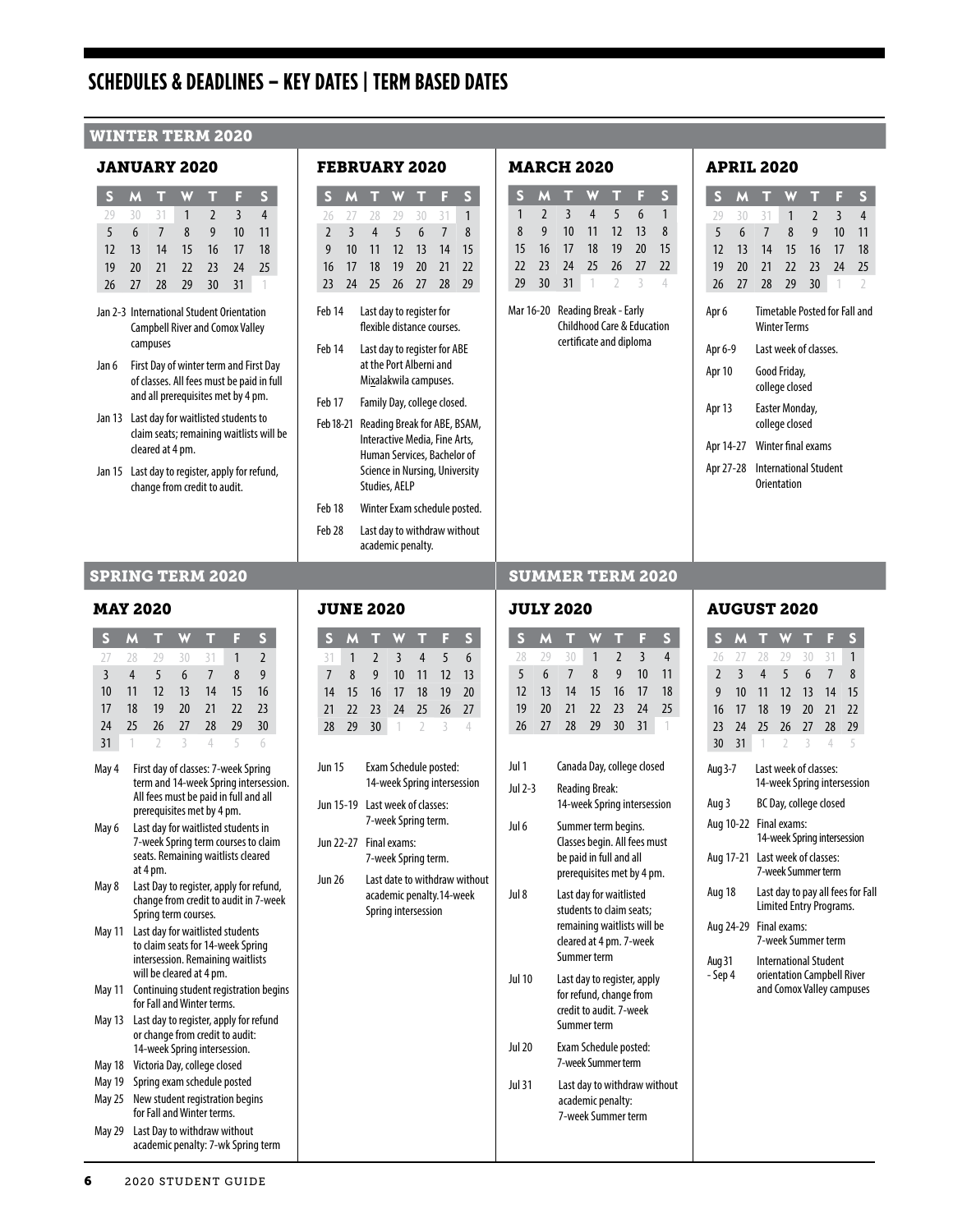# **SCHEDULES & DEADLINES – KEY DATES | TERM BASED DATES**

#### FALL TERM 2020

#### SEPTEMBER 2020

| S. | M           | n and           | W               | گ پ   | ◀≯            | S  |
|----|-------------|-----------------|-----------------|-------|---------------|----|
| 30 | 31          | $\bigoplus$     | $\sqrt{2}$      | $-3$  | 4             | 5  |
| 6  | $7^{\circ}$ | 8               | 9               | 10    | 11            | 12 |
| 13 | 14          | 15 <sup>2</sup> |                 | 16 17 | -18           | 19 |
| 20 | 21          | 22              | 23              | 24    | 25            | 26 |
| 27 | 28          | 29              | 30 <sup>1</sup> | $-1$  | $\rightarrow$ |    |

- Sep 7 Labour Day , college closed.
- Sep 8 Orientation Day no regular scheduled classes. First day of Fall term. All fees must be paid in full and all prerequisites met by 4 pm.
- Sep 9 Fall classes begin.
- Sep 14 Last day for waitlisted students to claim seats; remaining waitlists will be cleared at 4 pm.
- Sep 17 Last day to register, apply for refund, change from credit to audit.
- Sep 30 Last day to opt-out of NISU Health and Dental Benefits.

#### WINTER TERM 2021

#### JANUARY 2021

| S             | M                                                                                               | π                                                                 | W                                                                       | π              | F  | S                                        |  |  |  |  |
|---------------|-------------------------------------------------------------------------------------------------|-------------------------------------------------------------------|-------------------------------------------------------------------------|----------------|----|------------------------------------------|--|--|--|--|
| 27            | 28                                                                                              | 29                                                                | 30                                                                      | 31             | 1  | $\overline{2}$                           |  |  |  |  |
| 3             | $\overline{4}$                                                                                  | 5                                                                 | 6                                                                       | $\overline{7}$ | 8  | 9                                        |  |  |  |  |
| 10            | 11                                                                                              | 12                                                                | 13                                                                      | 14             | 15 | 16                                       |  |  |  |  |
| 17            | 18                                                                                              | 19                                                                | 20                                                                      | 21             | 22 | 23                                       |  |  |  |  |
| 24            | 25                                                                                              | 26                                                                | 27                                                                      | 28             | 29 | 30                                       |  |  |  |  |
| 31            | 1                                                                                               | 2                                                                 | 3                                                                       | 4              | 5  | 6                                        |  |  |  |  |
| Jan 4         |                                                                                                 | International student orientation -<br><b>Comox Valley campus</b> |                                                                         |                |    |                                          |  |  |  |  |
| Jan 4         | First Day of Winter term. All fees must<br>be paid in full and all prerequisites<br>met by 4 pm |                                                                   |                                                                         |                |    |                                          |  |  |  |  |
| Jan 5         |                                                                                                 | International student orientation -<br>Campbell River campus      |                                                                         |                |    |                                          |  |  |  |  |
| Jan 6         |                                                                                                 |                                                                   | Winter classes begin                                                    |                |    |                                          |  |  |  |  |
| <b>Jan 11</b> |                                                                                                 | cleared at 4 pm                                                   | Last day for waitlisted students to                                     |                |    | claim seats; remaining waitlists will be |  |  |  |  |
| <b>Jan 13</b> |                                                                                                 |                                                                   | Last day to register, apply for refund,<br>change from credit to audit. |                |    |                                          |  |  |  |  |
| <b>Jan 31</b> | Last day to opt-out of NISU Health and<br><b>Dental Benefits.</b>                               |                                                                   |                                                                         |                |    |                                          |  |  |  |  |
|               |                                                                                                 |                                                                   |                                                                         |                |    |                                          |  |  |  |  |

#### OCTOBER 2020

|    | <b>S M T W T F</b> |                   |  | S |
|----|--------------------|-------------------|--|---|
|    | 27 28 29 30 1 2 3  |                   |  |   |
|    | 4 5 6 7 8 9 10     |                   |  |   |
| 11 |                    | 12 13 14 15 16 17 |  |   |
| 18 |                    | 19 20 21 22 23 24 |  |   |
| 25 | 26 27 28 29 30 31  |                   |  |   |
|    |                    |                   |  |   |

- Oct 12 Thanksgiving Day, college closed.
- Oct 15 Fall exam schedule posted.
- Oct 16 Last day to register for flexible distance courses.
- Oct 30 Last day to withdraw without academic penalty.

#### NOVEMBER 2020

|                                       | M              |                |     | ш   | ы    |    |  |  |
|---------------------------------------|----------------|----------------|-----|-----|------|----|--|--|
| 1                                     | $\mathcal{L}$  | 3              | 4   | 5   | 6    |    |  |  |
| 8                                     | g              | 10             | 11  | 12  | 13   | 14 |  |  |
| 15                                    | 16             | 17             | 18  | 19  | 20   | 21 |  |  |
| 22                                    | $\overline{2}$ | 24             | 25  | 26  | - 27 | 28 |  |  |
| 29                                    | 30             | $\overline{1}$ | - 2 | - 3 | 4    | 5  |  |  |
| Remembrance Dav-<br>Nov <sub>11</sub> |                |                |     |     |      |    |  |  |

college closed.

Nov 12-13 Fall Reading Break

#### DECEMBER 2020

|    |  | S M T W T F       |  |     |
|----|--|-------------------|--|-----|
| 29 |  | 30 1 2 3 4        |  | - 5 |
| 6  |  | 7 8 9 10 11 12    |  |     |
| 13 |  | 14 15 16 17 18 19 |  |     |
| 20 |  | 21 22 23 24 25 26 |  |     |
| 27 |  | 28 29 30 31 1 2   |  |     |

Dec 1 Opt out period for NISU Health and Dental Benefits begins for winter term

Dec 7-11 Last week of classes

- Dec 12-23 Fall final exams
- Dec 25 Winter break, college -Jan 1 closed

#### FEBRUARY 2021

|                                                                             | S                 | M  | П                                                 |    | П  | F  | S  |  |
|-----------------------------------------------------------------------------|-------------------|----|---------------------------------------------------|----|----|----|----|--|
|                                                                             | 31                | 1  | $\overline{2}$                                    | 3  | 4  | 5  | 6  |  |
|                                                                             | $\overline{7}$    | 8  | 9                                                 | 10 | 11 | 12 | 13 |  |
|                                                                             | 14                | 15 | 16                                                | 17 | 18 | 19 | 20 |  |
|                                                                             | 21                | 22 | 23                                                | 24 | 25 | 26 | 27 |  |
|                                                                             | 28                | 1  | $\mathcal{I}$                                     | 3  | 4  | 5  | 6  |  |
| Feb <sub>12</sub><br>Last day to register for<br>flexible distance courses. |                   |    |                                                   |    |    |    |    |  |
| Feb <sub>12</sub><br>Last day to register in ABE<br>continuous entry/exit   |                   |    |                                                   |    |    |    |    |  |
| Feb <sub>15</sub><br>Family Day, College closed.                            |                   |    |                                                   |    |    |    |    |  |
|                                                                             | Feb 16-19         |    | Winter reading break - no<br>classes              |    |    |    |    |  |
|                                                                             | Feb <sub>18</sub> |    | Winter exam schedule posted                       |    |    |    |    |  |
|                                                                             | Feb 26            |    | Last day to withdraw without<br>academic penalty. |    |    |    |    |  |
|                                                                             |                   |    |                                                   |    |    |    |    |  |
|                                                                             |                   |    |                                                   |    |    |    |    |  |
|                                                                             |                   |    |                                                   |    |    |    |    |  |
|                                                                             |                   |    |                                                   |    |    |    |    |  |
|                                                                             |                   |    |                                                   |    |    |    |    |  |
|                                                                             |                   |    |                                                   |    |    |    |    |  |

#### MARCH 2021

| S. |                |  | <b>MTWTFS</b>     |  |
|----|----------------|--|-------------------|--|
|    | 28 1 2 3 4 5 6 |  |                   |  |
|    | 8 <sup>2</sup> |  | 9 10 11 12 13     |  |
| 14 |                |  | 15 16 17 18 19 20 |  |
| 21 |                |  | 22 23 24 25 26 27 |  |
| 28 | 79             |  | <b>30 31 1 2</b>  |  |

#### APRIL 2021

|     | S M T W T F     |                   |   |                |      |
|-----|-----------------|-------------------|---|----------------|------|
|     | 28 29 30 31 1 2 |                   |   |                | 3    |
|     | - 5             | 6 7               | 8 | $\overline{9}$ | - 10 |
| 11  |                 | 12 13 14 15 16 17 |   |                |      |
| 18  |                 | 19 20 21 22 23 24 |   |                |      |
| 25. |                 | 26 27 28 29       |   | -30            | $-1$ |

| Apr 2     | Good Friday,<br>College Closed.                     |
|-----------|-----------------------------------------------------|
| Apr 5     | Easter Monday,<br>College Closed.                   |
| Apr 6-9   | l ast week of classes:<br>winter term.              |
| Apr 6     | Timetable posted for the<br>fall/winter terms.      |
| Apr 10-23 | Winter final exams.                                 |
| Apr 29-30 | International student<br>orientation - Comox Valley |

campus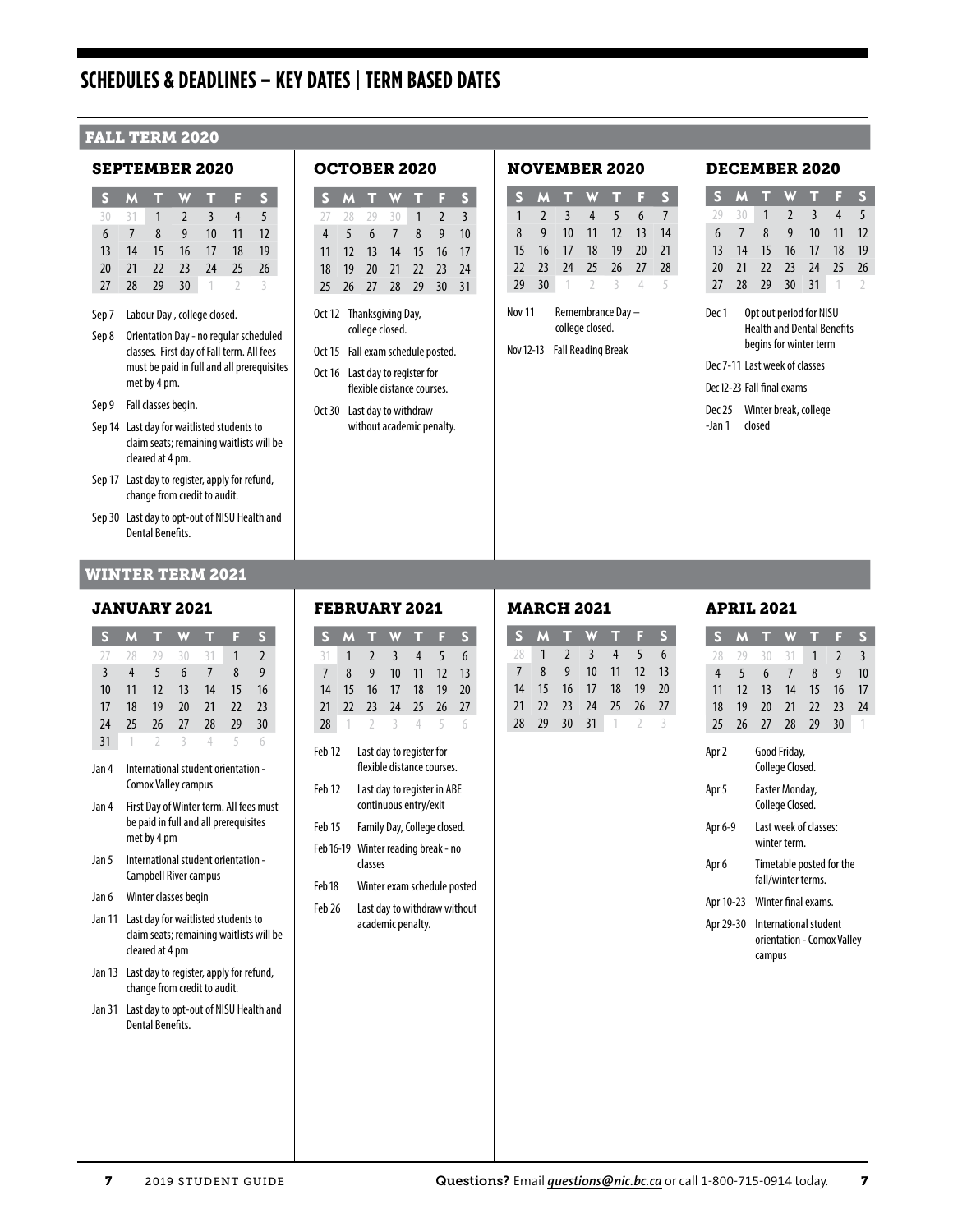# **SCHEDULES & DEADLINES – KEY DATES | TERM BASED DATES**

#### MAY 2021

|                                                                                                                                                     | S                                                                                                       | M                                                                                                                 | π              |    | π  | F              | S  |               |         | S                              |
|-----------------------------------------------------------------------------------------------------------------------------------------------------|---------------------------------------------------------------------------------------------------------|-------------------------------------------------------------------------------------------------------------------|----------------|----|----|----------------|----|---------------|---------|--------------------------------|
|                                                                                                                                                     | 25                                                                                                      | 26                                                                                                                | 77             | 28 | 29 | $30 -$         | 1  |               |         | 30                             |
|                                                                                                                                                     | $\overline{\phantom{a}}$                                                                                | $\overline{3}$                                                                                                    | $\overline{4}$ | 5  | 6  | $\overline{7}$ | 8  |               |         | 6                              |
|                                                                                                                                                     | 9                                                                                                       | 10                                                                                                                | 11             | 12 | 13 | 14             | 15 |               |         | 13                             |
|                                                                                                                                                     | 16                                                                                                      | 17                                                                                                                | 18             | 19 | 20 | 21             | 22 |               |         | 20                             |
|                                                                                                                                                     | 23                                                                                                      | 24                                                                                                                | 25             | 26 | 27 | 28             | 29 |               |         | 27                             |
|                                                                                                                                                     | 30                                                                                                      | 31                                                                                                                | 1              | 2  | 3  | 4              | 5  |               |         | <b>Jun 14</b>                  |
| First day of 7-week Spring term<br>May 3<br>and 14-week Spring intersession.<br>All fees must be paid in full and all<br>prerequisites met by 4 pm. |                                                                                                         |                                                                                                                   |                |    |    |                |    |               |         | <b>Jun 15</b><br><b>Jun 21</b> |
| May 5<br>Last day for waitlisted students to claim<br>seats: 7-week Spring term. Remaining<br>waitlists will be cleared at 4 pm.                    |                                                                                                         |                                                                                                                   |                |    |    |                |    | <b>Jun 25</b> |         |                                |
|                                                                                                                                                     | May 7<br>Last day to register, apply for refund,<br>change from credit to audit:<br>7-week Spring term. |                                                                                                                   |                |    |    |                |    |               | Jun 30- |                                |
|                                                                                                                                                     |                                                                                                         | Continuing student registration begins<br><b>May 10</b><br>for Fall and Winter terms.                             |                |    |    |                |    |               |         |                                |
|                                                                                                                                                     |                                                                                                         | Last day for waitlisted students<br>May 10<br>to claim seats: 14-week Spring<br>intersession. Remaining waitlists |                |    |    |                |    |               |         |                                |

will be cleared at 4 pm. May 12 Last day to register, apply for refund or change from credit to audit: 14-week Spring intersession May 18 Spring exam schedule posted. 7-week Spring term May 24 Victoria Day, College closed. May 25 New student registration begins for Fall and Winter terms May 28 Last day to withdraw without

academic penalty: 7-week Spring term

#### JUNE 2021

| u                                   |                | UNI LULI                                                                                             |                |                     |                          |    |  |
|-------------------------------------|----------------|------------------------------------------------------------------------------------------------------|----------------|---------------------|--------------------------|----|--|
| S                                   | M              | π                                                                                                    |                | т                   | F                        | s  |  |
| 30                                  | 31             | 1                                                                                                    | $\overline{2}$ | 3                   | 4                        | 5  |  |
| 6                                   | $\overline{7}$ | 8                                                                                                    | 9              | 10                  | 11                       | 12 |  |
| 13                                  | 14             | 15                                                                                                   | 16             | 17                  | 18                       | 19 |  |
| 20                                  | 21             | 22                                                                                                   | 23             | 24                  | 25                       | 26 |  |
| 27                                  | 28             | 29                                                                                                   | 30             | 1                   | $\overline{\phantom{a}}$ | 3  |  |
| Jun 14-18<br>Jun 15                 |                | Last week of classes:<br>7-week Spring term.<br>14-week Spring intersession<br>exam schedule posted. |                |                     |                          |    |  |
| Jun 21-26                           |                | Final exams:<br>7-week Spring Term.                                                                  |                |                     |                          |    |  |
| Jun 25                              |                | Last day to withdraw without<br>academic penalty:<br>14-week Spring intersession                     |                |                     |                          |    |  |
| Jun 30-Jul 2 Reading Break: 14-week |                |                                                                                                      |                | Spring intersession |                          |    |  |
|                                     |                |                                                                                                      |                |                     |                          |    |  |

#### SPRING TERM 2021 **SUMMER TERM 2021**

#### JULY 2021

|                                     | S                                                                                                                | M  |    |    |    | F              | S              |
|-------------------------------------|------------------------------------------------------------------------------------------------------------------|----|----|----|----|----------------|----------------|
|                                     | 27                                                                                                               | 28 | 79 | 30 | 1  | $\overline{2}$ | $\overline{3}$ |
|                                     | 4                                                                                                                | 5  | 6  | 7  | 8  | 9              | 10             |
|                                     | 11                                                                                                               | 12 | 13 | 14 | 15 | 16             | 17             |
|                                     | 18                                                                                                               | 19 | 20 | 21 | 22 | 73             | 24             |
|                                     | 25                                                                                                               | 26 | 27 | 28 | 29 | 30             | 31             |
| Jul 1<br>Canada Day, college closed |                                                                                                                  |    |    |    |    |                |                |
|                                     | Jul 5<br>First day of 7-week Summer term.<br>All fees must be paid in full and<br>all prerequisites met by 4 pm. |    |    |    |    |                |                |

Jul 7 Last day for waitlisted students to claim seats: 7-week Summer term. Remaining waitlists will be cleared at 4 pm.

Jul 9 Last day to register, apply for refund, change from credit to audit: 7-week Summer Term.

Jul 19 7-week Summer term exam schedule posted.

Jul 30 Last day to withdraw without academic penalty: 7-week Summer term.

#### AUCURT 2021

|              | יט             | ונט                                                         |                                                         | ZUZI                |                        |              |
|--------------|----------------|-------------------------------------------------------------|---------------------------------------------------------|---------------------|------------------------|--------------|
| S            | M              | т                                                           |                                                         | т                   | F                      | S            |
| $\mathbf{1}$ | $\overline{2}$ | $\overline{\mathsf{S}}$                                     | 4                                                       | $\overline{5}$      | 6                      | $\mathbf{1}$ |
| 8            | 9              | 10 <sup>10</sup>                                            | 11                                                      | 12                  | 13                     | 8            |
| 15           | 16<br>23       | 17                                                          | 18                                                      | 19                  | 20 <sup>°</sup>        | 15           |
| 22<br>29     | 30             | 24<br>31                                                    | 25<br>1                                                 | 26<br>$\mathcal{I}$ | 27<br>3                | 22<br>4      |
| Aug 2        |                |                                                             |                                                         |                     | BC Day, college closed |              |
| Aug 3-6      |                |                                                             | Last week of classes:<br>14-week Spring<br>intersession |                     |                        |              |
| Aug 9-21     |                | Final exams:<br>14-week Spring<br>intersession.             |                                                         |                     |                        |              |
| Aug 17       |                | Last day to pay fees<br>for Fall Limited Entry<br>programs. |                                                         |                     |                        |              |
| Aug 16-20    |                | Last week of classes:<br>7-week Summer term.                |                                                         |                     |                        |              |
|              | Aug 23-28      | Final exams:<br>7-week Summer term                          |                                                         |                     |                        |              |
|              |                |                                                             |                                                         |                     |                        |              |
|              |                |                                                             |                                                         |                     |                        |              |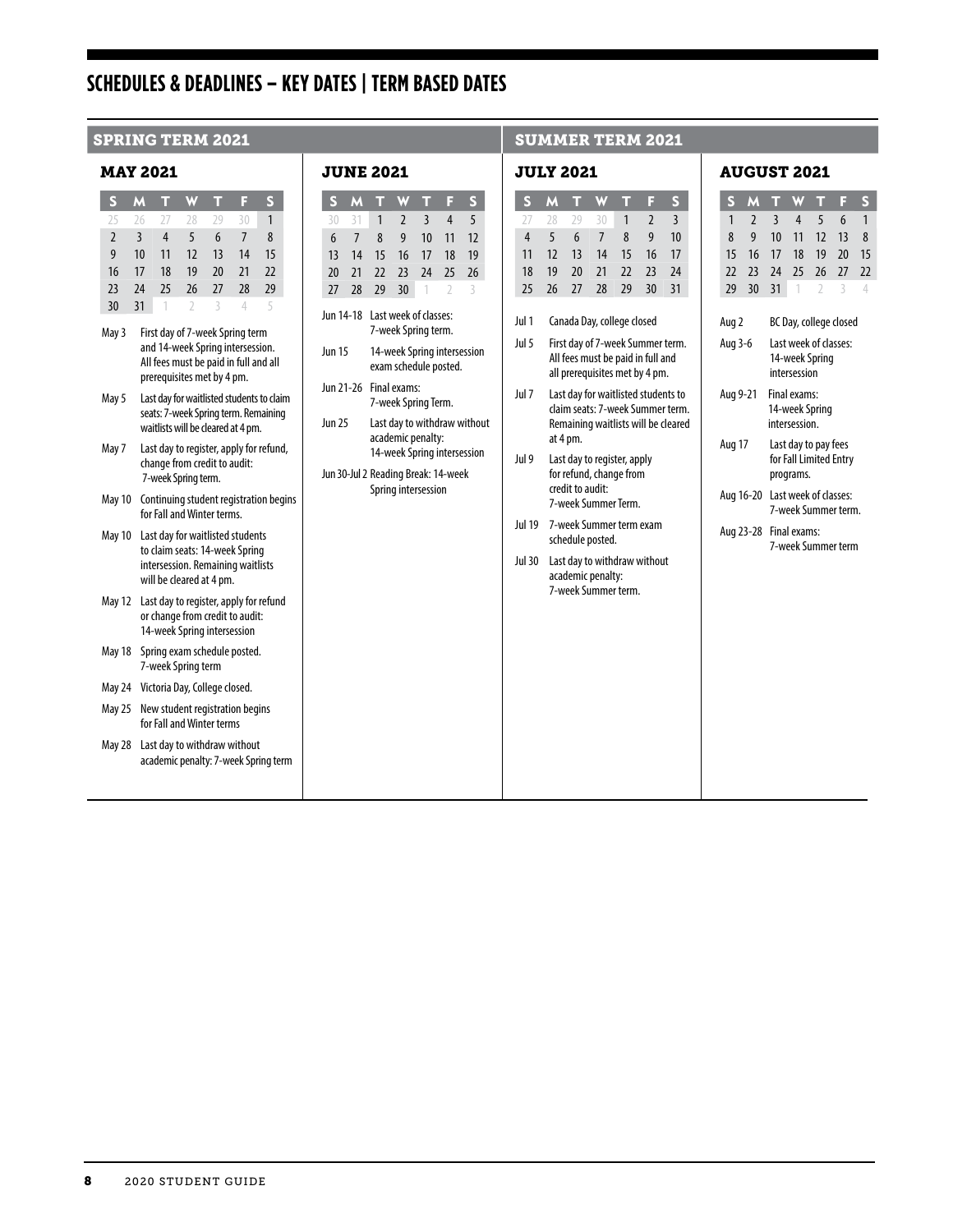# <span id="page-9-0"></span>**CONTACT US**

#### All Communities

| Information/Registration (toll-free in BC)1-800-715-0914 |  |
|----------------------------------------------------------|--|
|                                                          |  |
| NIC Employee                                             |  |
| Directory  www.nic.bc.ca/about-us/contact-us/directory   |  |
|                                                          |  |
| Office of Global Engagement  study@nic.bc.ca             |  |
|                                                          |  |
|                                                          |  |

#### Campbell River

#### **Campbell River Campus**

| 1685 South Dogwood Street, Campbell River BC V9W 8C1           |  |
|----------------------------------------------------------------|--|
| Student Services/Registration 250-923-9700                     |  |
|                                                                |  |
| Educational Advisors (Education & Financial Aid)  250-923-9700 |  |
|                                                                |  |
| Aboriginal Education Advisor  250-923-9700                     |  |
| Employment Service Advisor  250-923-9739                       |  |
|                                                                |  |
|                                                                |  |
|                                                                |  |
|                                                                |  |
|                                                                |  |

### Comox Valley

#### **Comox Valley Campus**

| 2300 Ryan Road, Courtenay BC V9N 8N6                           |  |
|----------------------------------------------------------------|--|
|                                                                |  |
| Student Services/Registration 250-334-5000                     |  |
|                                                                |  |
| Educational Advisors (Education & Financial Aid)  250-334-5000 |  |
|                                                                |  |
| Aboriginal Education Advisor  250-334-5000                     |  |
|                                                                |  |
|                                                                |  |
|                                                                |  |
|                                                                |  |
|                                                                |  |
|                                                                |  |

#### Port Alberni

#### **Port Alberni Campus**

|  |  | 3699 Roger Street, Port Alberni BC V9Y 8E3 |  |  |
|--|--|--------------------------------------------|--|--|
|  |  |                                            |  |  |
|  |  |                                            |  |  |

| Student Services/Registration 250-724-8711                   |  |
|--------------------------------------------------------------|--|
|                                                              |  |
| Educational Advisors (Education & Financial Aid)250-724-8711 |  |
|                                                              |  |
|                                                              |  |
|                                                              |  |
|                                                              |  |
|                                                              |  |
|                                                              |  |

#### **Tebo Vocational Centre**

| 4781 Tebo Avenue, Port Alberni, BC V9Y 6X7 |  |
|--------------------------------------------|--|
|                                            |  |
|                                            |  |

#### Port Hardy

#### **Mixalakwila Regional Campus**

| PO Box 901, 140 - 8950 Granville Street, Port Hardy BC V0N 2P0 |  |
|----------------------------------------------------------------|--|
| Student Services/Registration  250-949-7912                    |  |
|                                                                |  |
| Educational Advisors (Education & Financial Aid)250-949-7912   |  |
|                                                                |  |
|                                                                |  |

### Ucluelet

#### **Ucluelet Centre**

| PO Box 198, 10 - 1636 Peninsula Road, Ucluelet BC V0R 3A0 |  |
|-----------------------------------------------------------|--|
|                                                           |  |
|                                                           |  |

**Looking for a specific North Island College employee or department?**  *[www.nic.bc.ca/about-us/contact-us/directory](https://www.nic.bc.ca/about-us/contact-us/)*

**Enquiries toll-free in BC: 1-800-715-0914**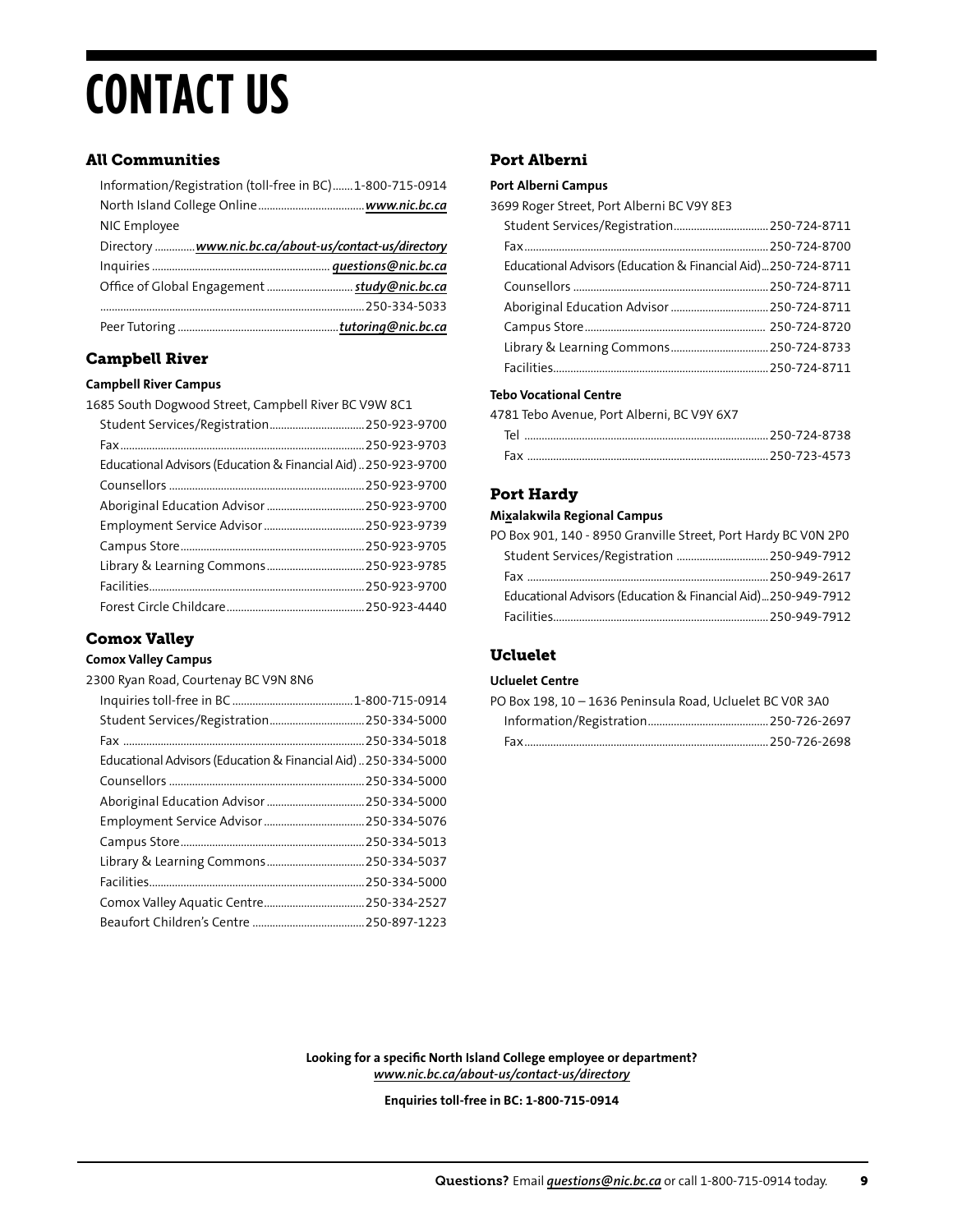# <span id="page-10-0"></span>**myNIC**



North Island College uses a number of technologies to serve the educational needs of our students. For most of our courses and programs, you will need to have access to a computer connected to the internet and be able to operate a variety of software applications. If you do not have access to the necessary technology, you may access computers at campus locations such as the Library & Learning Commons and Computer Labs. If you are a distance student or are unable to attend one of our facilities, you will be expected to provide your own computer and internet connection.

### COMPUTERS FOR STUDENT USE

North Island College students are provided with access to computers which can be found in the Library & Learning Commons and Computer Labs. Students should inquire at their local campus for availability and scheduling details.

Wireless internet is widely available for student use at all North Island College campuses. To log-in, users will be required to use their NIC username and password to access wireless at NIC. Users should only have to log-on once and then connect automatically afterwards. If you experience issues, please contact Student Technical Support.

#### myNIC

myNIC is your account at North Island College. You can manage your classes, print your schedule, pay for your courses, check your grades online and more. Through myNIC you have access to selfservice student email, personal digital storage, BlackBoard Learn, team sites, and Learning Communities for staying connected. A calendar is also included to help you organize your time and announcements for staying up to date on important information.

#### Log In

Access myNIC Login online at *[mynic.nic.bc.ca](https://mynic.nic.bc.ca)* or click myNIC link located in the upper right hand corner on the North Island College website *[www.nic.bc.ca](http://www.nic.bc.ca)*

Type in your user ID and password. Your user ID and password were sent to you at the time of your application.

#### Forgot your user ID

Your user ID is your student number preceded by a small letter 'n'. eg: n0123456

#### Forgot or Reset your Password

From the log-in page, click on 'Forgot your password'. A new temporary password will be emailed to your personal email address. Be sure to click on 'I want to change my password after logging on' to create your own personal password.

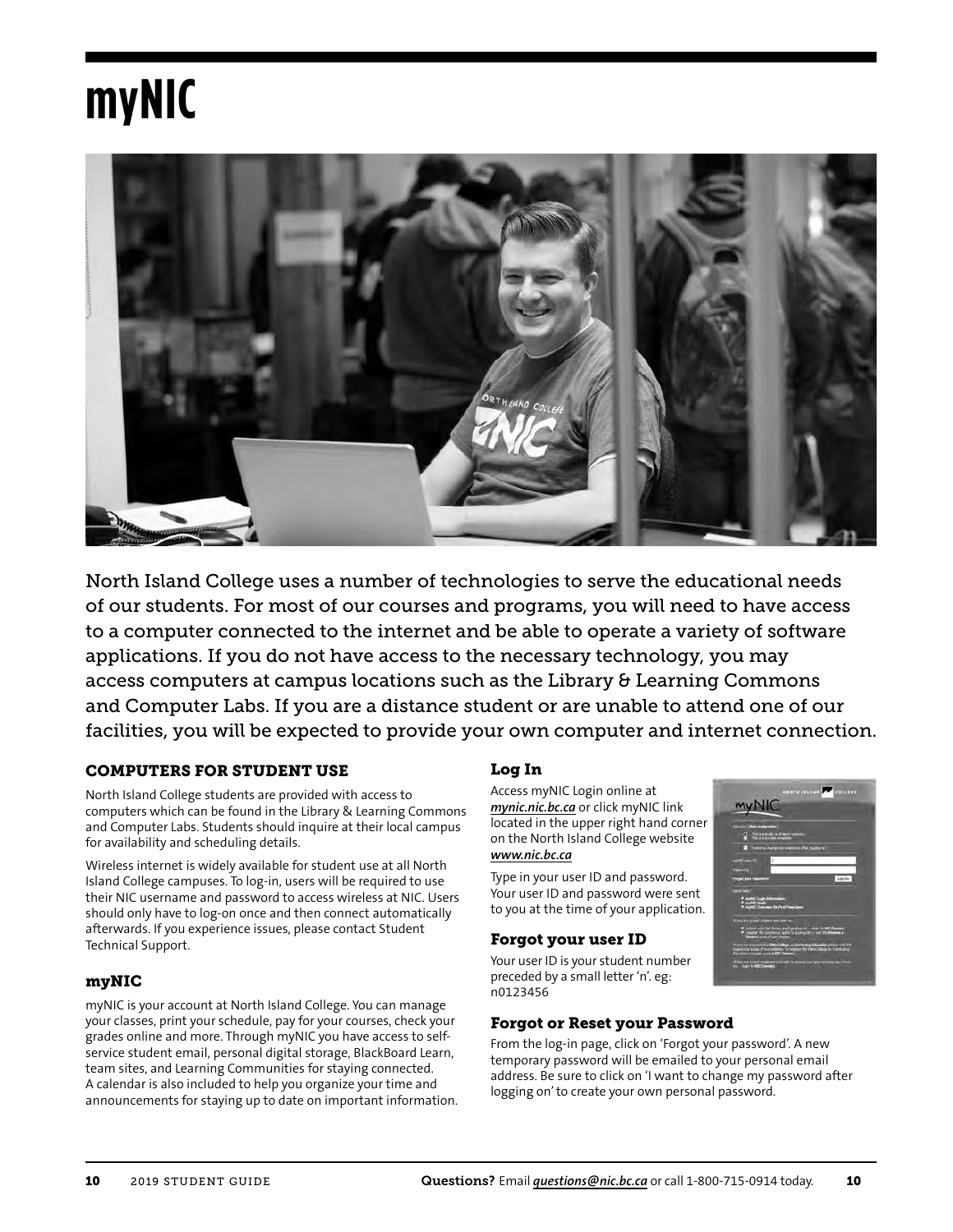#### <span id="page-11-0"></span>Using *myNIC myNIC* is made up of the following web parts:

**Student email:** Located in the upper right hand corner of your myNIC homepage is your student email account. Communication from NIC will be sent to your student email account. myNIC FAQ are available to help you to activate your email account after your initial log in if you have not already done so. FAQ also includes instructions to forward your NIC email to your personal email address should you wish to do so.

Please check your email frequently for important information from North Island College staff and faculty.

**Self Service:** Here you can register for courses, make payments, view grades, order transcripts, evaluate your program and more. Click on the drop down arrows to expand and view the multiple self-serve options.

**My Week/My To Do:** The My Week and My To Do web parts summarize information from your student mailbox and personal calendar entries as well as the meeting times for courses you are enrolled in.

#### **Announcements/News/Events**

- Announcements NIC will post announcements here. Check often for important information.
- News Links to all the NIC news. Keep up with us and what is happening around campus.
- Events Links to the NIC calendar of events.

**myNIC FAQ's:** Find answers to some of the most frequently asked questions. If you're having difficulty using myNIC, browse through this information, and you may find the answer you need.

**My Bookmarks:** Provides links to the following resources:

- Election Rules and Regulations
- Exam Schedule
- Key Dates
- Library & Learning Commons
- NIC Advising Syllabus
- NIC Employee Directory
- NIC Forms
- Student Employment Services
- Student Guide
- Student Policies
- Student Technical Services

You can also save your own links in this list under My Links.

**OneDrive:** Access your personal files online wherever you have online access.

**My Team Sites:** Here are program areas, interest groups and other community groups that may have "Learning Communities". These Learning Communities are areas where group members can collaborate online for discussions, document sharing, etc.

#### *BLACKBOARD LEARN*

is an online educational tool designed to



enhance student-instructor and student-student communication by providing a centralized area to access classes and class information. It enables instructors to put up course materials, tests, web links, discussion forums, blogs, wikis and announcements on the Internet for easy access by students. Blackboard Learn is accessible via your web browser or available as an app for your Android or Apple mobile device.

If your instructor uses BlackBoard Learn, you will see it and the courses you are enrolled in on your myNIC site.

#### Having problems logging in?

- Ensure your Java is updated. You can do this by going to *www.java.com/en*
- Adobe Reader will need to be updated as well. You can do this by going to *get.adobe.com/reader*

#### STUDENT TECHNICAL SERVICES

If you are still experiencing technical problems logging on, you can contact tech services three easy ways:

- 1. At the Student Technical Services website: *[libguides.nic.bc.ca/studenttech](http://libguides.nic.bc.ca/StudentTech)* (preferred)
- 2. In-Person at the Student Technical Services desk located in the Comox Valley Library & Learning Commons (during available hours)
- 3. By calling 250-334-5010

#### STUDENT PLANNING

Student Planning can be accessed from Self Service. Student planning allows you to plan all course requirements for your program before registration opens. Plan for the year or plan for your full diploma or degree. By checking your course prerequisites, you can plan all your courses into the correct terms. Once registration opens just choose your section and with one click of a button you're registered in all your courses for that academic year. You can add, drop or make changes as required.

Student Planning also allows you to view your academic progress. Click on 'Go to My Progress' to see how far along you are, what courses are missing.

Educational Advisors are here to help you plan. *[www.nic.bc.ca/student-services/advising](http://www.nic.bc.ca/student-services/advising)*

#### YOUR NIC APP

The NIC app allows you to access many of the services supported by myNIC from your mobile device. Log in with your myNIC user name and password. Use the app to register for courses, view tuition balances and make payments. Access Blackboard Learn, your timetable and assignment deadlines and academic schedules and deadlines. You can also view your grades, read the latest NIC news and access campus maps and the NIC directory.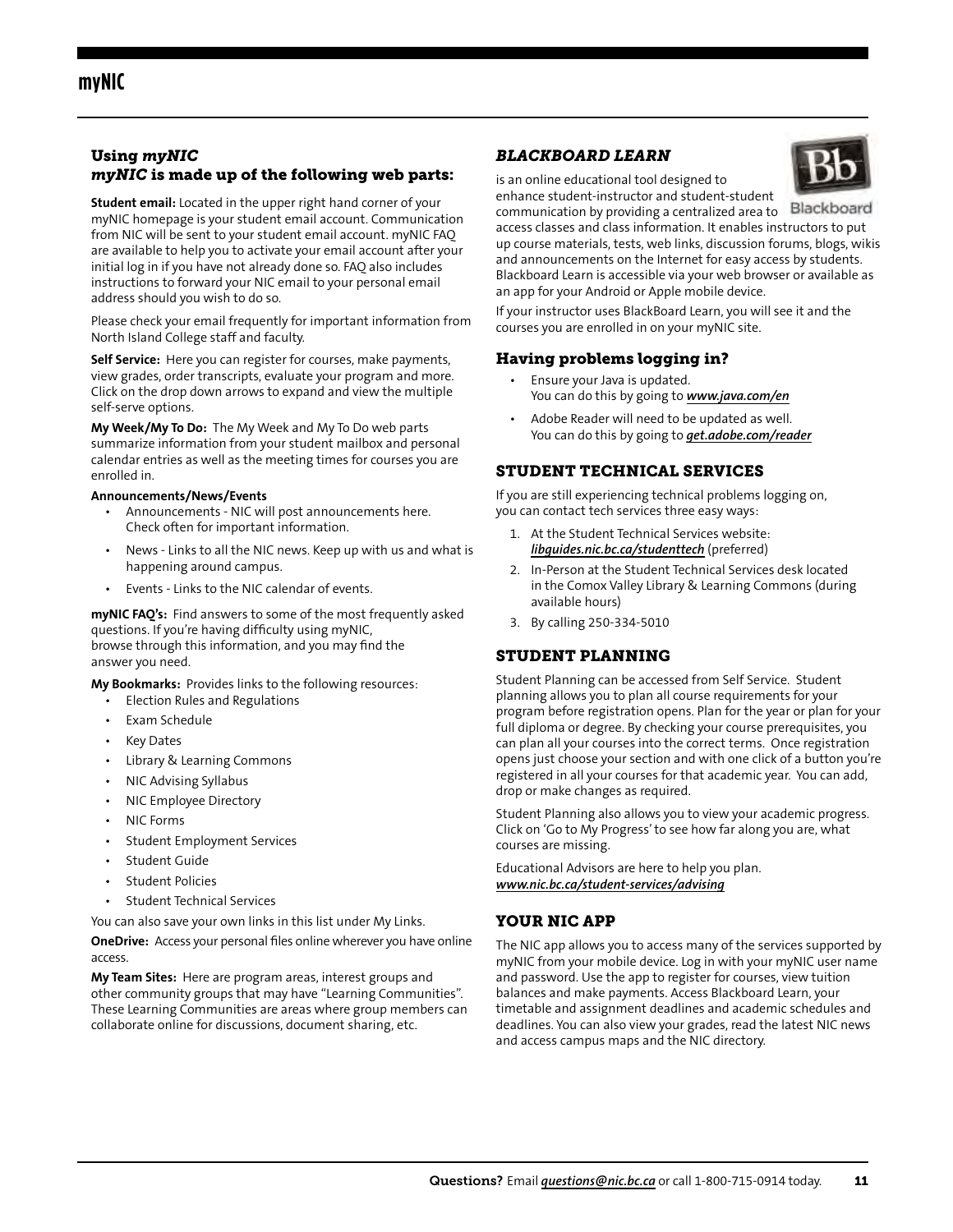# <span id="page-12-0"></span>**REGISTRATION TO GRADUATION**



### This section will guide you through from registration to graduation and everything in between.

### REGISTRATION

Once you have paid your **non-refundable tuition** deposit (not required for Apprenticeships or Adult Basic Education), you can register in your classes.

If you are in one of the following programs, you must first see an educational advisor before registering in classes:

- Office Administration (ABT) programs
- Adult Basic Education

#### Registration Period

Registration begins in May for the academic year that begins in September and ends on the last day of the add-drop period for each term. View Key Dates on myNIC for your program's registration period.

#### 1. Understand course codes and delivery methods

**Course codes** are composed of three parts: the subject, the level and the section.

#### For example:

#### **BIO 160L CVS1N**

- **• BIO** the subject is Biology
- **• 160** a one-hundred level/first-year course **L** – indicates the course is a lab
- **• CV** location (in this case, the Comox Valley)
- **• S** the delivery method (in this case, a scheduled class)
- **• 1**  the number of the section offered (in this case, the first)
- **• N** if there is a fifth digit, it is a reserved section (in this case, reserved for nursing students). Examples of other codes: B=Business, C=Communication, F=Fine Arts, I=Web Development, T=Tourism, U=Human Services

#### **Locations**

- CV Comox Valley
- CR Campbell River
- PA Port Alberni
- PH Mixalakwila (Port Hardy)
- UC Ucluelet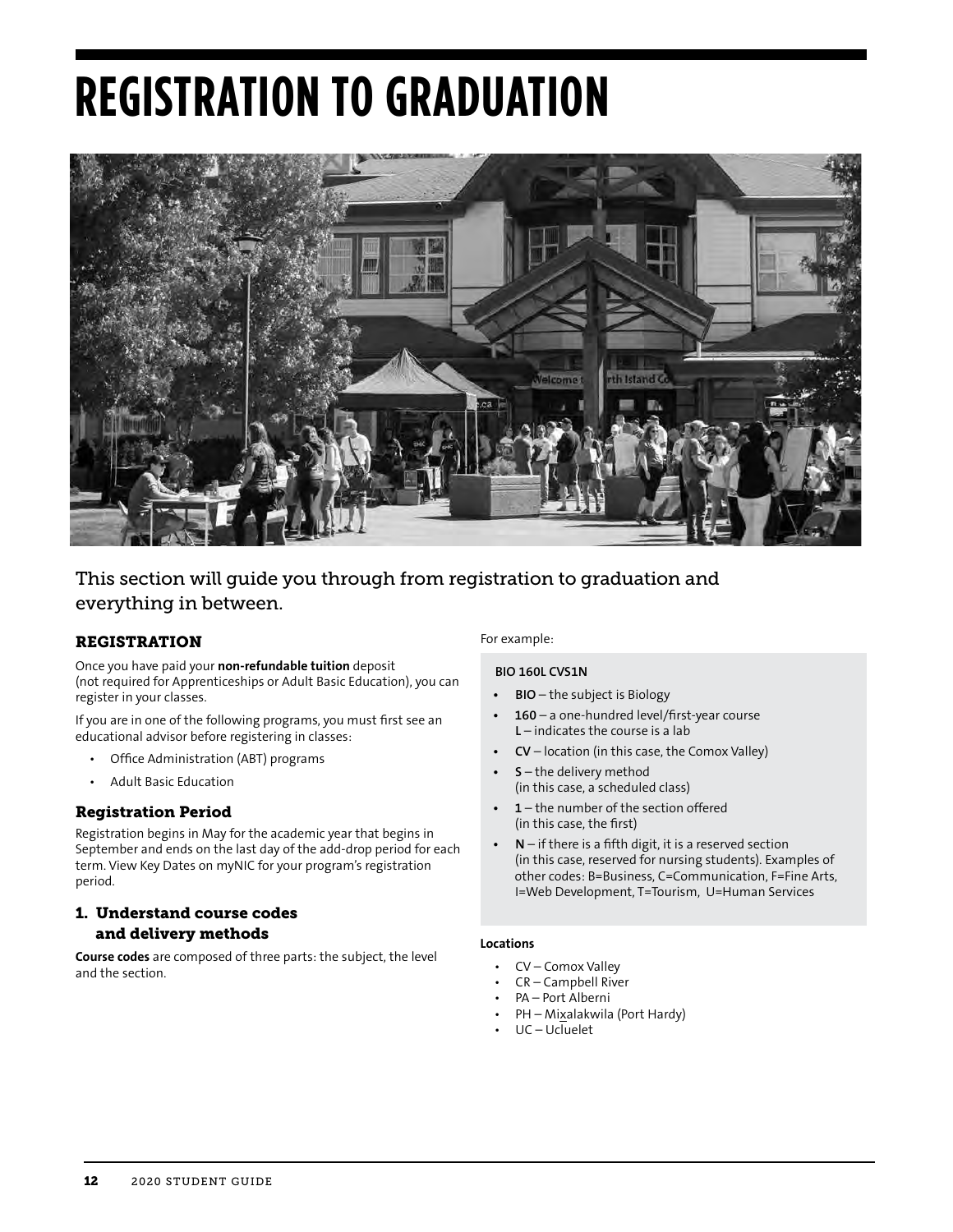### <span id="page-13-0"></span>**REGISTRATION TO GRADUATION**

**Delivery methods** describe how a class is presented and are indicated in the section part of the course code.

- **Scheduled (S)** Instructors teach course content face-to-face through lectures, laboratories, seminars and other methods at regularly set days and times.
- **Interactive Television (T)** Also referred to as ITV, these courses are scheduled courses that are linked by television with students at one or more campus. The instructor is located at one of these campuses.
- **Continuous Entry/Exit (C) –** Students regularly attend classes but proceed through course material at their own pace, subject to completion deadlines. Students may enroll throughout the semester until the last day of registration for the course or program area.
- **Distance (D)** A distance course that does not follow term based timelines. Add/drop and withdrawal dates may vary depending on program area.
- **Lock-Step Distance (L)** A distance course that follows all the same timelines for assignments and exams and completion as a scheduled course.
- **Flexible Distance (F)** A distance course where students work through course material at their own pace within a specific timeframe.
- **Web-Based (W) –** An online distance course where work and assignments are completed entirely online.
- **Blended (B) –** Blended learning occurs when a course is organized so that a portion of the class will occur face to face in either a physical or virtual classroom and the remainder is delivered using online tools.

#### 2. Choose your courses

#### **Check your program curriculum**

Refer to your program's webpage (*[www.nic.bc.ca/programs-courses](http://www.nic.bc.ca/programs-courses)*) to see what courses you need to take. Click on each course code to read its course description and to see if it has a prerequisite. Make a list of courses you need to register in.

*Prerequisites:* A prerequisite course is a course that must be taken before a student can take more advanced courses in the discipline. You must provide Registration and Student Services with proof of prerequisites (official transcripts, completion of placement testing, application for transfer credit, or a signed prerequisite waiver) by the first day of term.

*Co-requisites:* A co-requisite course is a course that must be taken at the same time as another course.

*Electives:* Some programs require electives, which are usually university transfer courses that students select outside of their major area of study. If you need help choosing electives, make an appointment with an Educational Advisor.

#### 3. Timetable your courses

After making a list of courses you want to register in, access Student Planning.

- If you are building your timetable prior to the timetable being open, you can start by adding all the courses to the terms that you want to take them in. The term in which to plan them will be determined by the course prerequisites.
- Once the timetable is open you can now select the sections for the course(s).
- If there are reserved sections for your program ensure you choose those.
- Educational Advisors are here to help you timetable. *[www.nic.bc.ca/student-services/advising](http://www.nic.bc.ca/student-services/advising)*

#### 4. Register in your courses

Once you have timetabled all your courses and registration dates have open, click the **Register All** button to register in all your courses.

**Waitlists:** If a course is full, you will be added to the waitlist. Once a space has opened, enrolment will happen automatically and you will be notified via your North Island College email. It is your responsibility to drop the course if you no longer wish to be enroled in it.

**NOTE:** If you are registered in a course, you may NOT waitlist for a different section of that course.

If you are still on the waitlist by first week of class, you may attend the class in case a seat becomes available during the add/drop period. This does not apply to labs or Fine Arts courses.

#### 5. Be a responsible student – protect your Grade Point Average (GPA)

#### **Attend your classes**

You are responsible for dropping any courses that you are not going to attend. If you do not drop a course, a DNC (Did Not Complete with a grade point of "0") will permanently be recorded on your transcript. Refer to the Registration Policy on *[www.nic.bc.ca](http://www.nic.bc.ca)* for details.

#### **First Day of Class-No-Show**

If you are unable to attend the first day of class, you must notify your instructor to avoid being dropped or receiving a DNC on your record.

#### **Add/drop courses by the add/drop deadline**

You are permitted to change your schedule without financial penalty until the end of the add/drop period. For the add/drop deadline dates, consult the Key Dates section of this guide or our website. For continuous exit/entry & flexible distance courses, the add/drop period is 10 days from your registration date.

Dropping courses can be done by accessing your timetable on Student Planning through myNIC, in person at a Registration/Student Services Office.

*Student loan recipients:* you must maintain a 60% course load to retain your loan eligibility.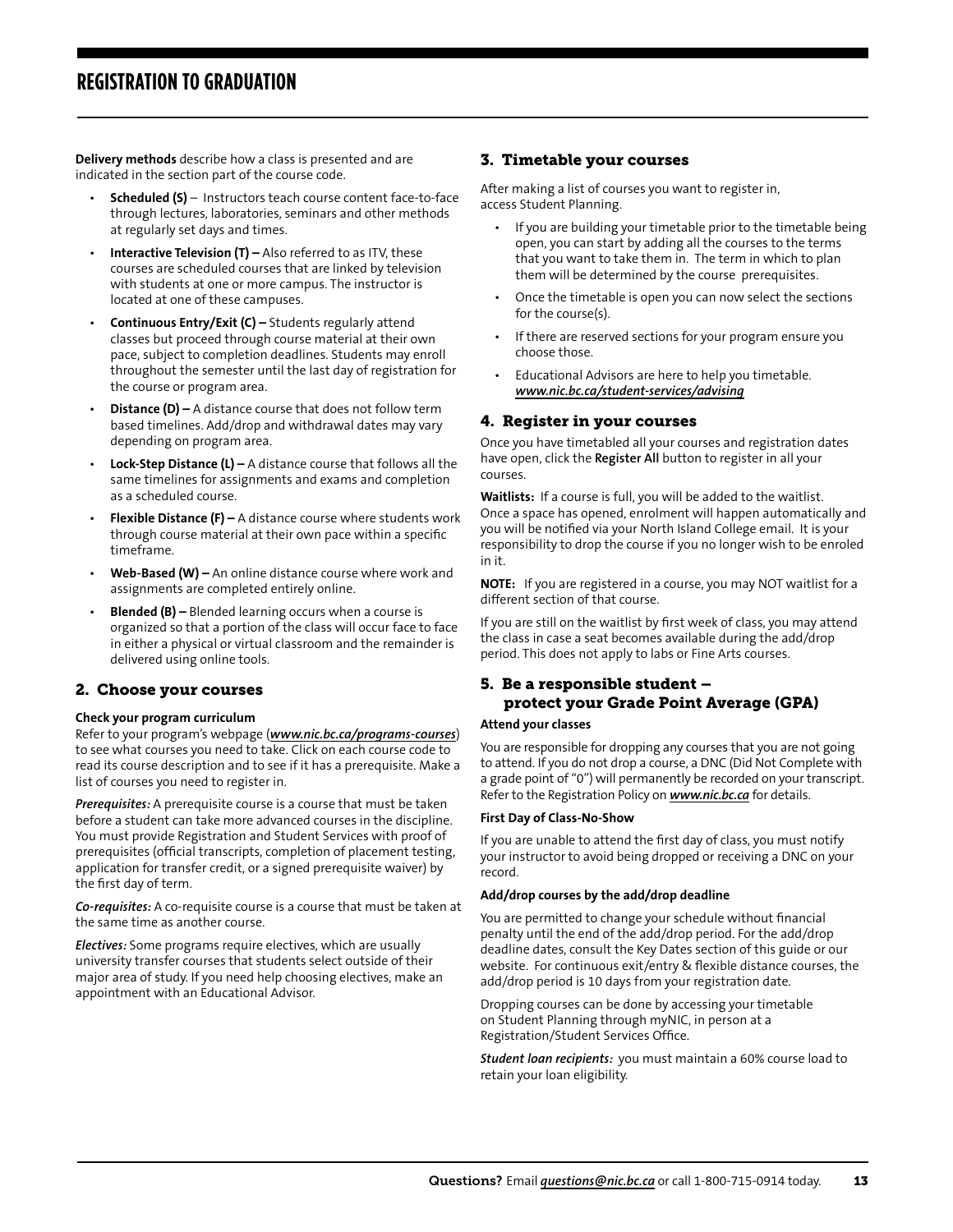#### <span id="page-14-0"></span>**Auditing courses**

To audit a course, you must request this in person within the add/ drop period. You must pay full fees, but you do not need to meet prerequisites.

#### **Withdrawing from a course**

After the add/drop deadline, you can still "withdraw" from a course without academic penalty if you do so by the academic withdrawal deadline. Consult the Key Dates section in this guide or on our website for specific deadline dates.

*NOTE:* there are no refunds after the add/drop period.

To withdraw, complete and submit a Withdrawal Form to Student Services before the deadline, or log-in to your myNIC account.

*Student loan recipients:* withdrawing may jeopardize the interest-free status of loans and future loan eligibility. Speak with a Financial Advisor before withdrawing.

#### RESIDENCY REQUIREMENT

Generally, at least 50% of program requirements must be completed at North Island College with up to 50% met through transfer credit from other institutions.

#### TRANSFER CREDITS

If you have taken courses at other universities or colleges and wish to transfer those course credits to NIC:

- 1. Complete an Application for Transfer Credit form. Found at *[www.nic.bc.ca/student-services/student-records/nic-forms.](http://www.nic.bc.ca/student-services/student-records/nic-forms)*
- 2. Submit an official transcript along with the detailed course descriptions for those courses that you would like to transfer in. **The transcript must come directly from the institution.**

You can start today by browsing online:

- *[www.educationplanner.bc.ca](http://www.educationplanner.bc.ca)*  Search programs, fields of study, locations, costs, admission requirements, program lengths, and much more at 28 of BC's post-secondary institutions.
- *[www.bctransferguide.ca](http://www.bctransferguide.ca)* Search all your options from North Island College to anywhere else in the province. Find out how transfer credit works, which courses are equivalent, and more.

#### Recognition for Prior Learning (PLA)

*[www.nic.bc.ca/student-services/assessment](http://www.nic.bc.ca/student-services/assessment)*

NIC recognizes that adult learners acquire knowledge and skills through life and work experiences and study unassociated with formal education. More information regarding Prior Learning Assessment can be found online or by speaking with an educational advisor.

#### TUITION AND FEES

For most programs, payments are due on or before the first day of classes. Some programs have earlier payment dates, so doublecheck your letter from Admissions to be sure.

#### Making a Payment

You can pay your fees in the following ways:

- **• myNIC** Credit Card payments can be made by accessing your myNIC account: **Self Service > Students > Financial Information > View Account and Make Payments**
- **• Online Banking** You can set up "North Island College" as a payee at your financial institution. Your account number is your seven-digit student ID number. Note that it can take up to three business days for these payments to be processed.

#### **• Student Loans, Grants or Sponsorships**

If you have been approved for full-time government student loan/grant funding, you will be responsible to pay your fees upon receiving your funds.

If you have been approved for part-time government student loan/grant funding, your tuition will be paid directly to the College. If funds that you are receiving are less than the required tuition amount, you are required to pay the outstanding amount by the fee deadline date.

If you have been approved for sponsorship by an external agency, it is your responsibility to ensure that the College has received the sponsorship approval. If the sponsorship you are receiving is less than the required tuition amount, you will need to pay the outstanding amount by the fee deadline date.

Consult a Financial Aid Advisor if you have questions.

**• In Person –** You may come in person to any campus Student Services office to pay by credit card, debit, cheque or cash.

#### *NOTE:* **North Island Collge will limit cash payments to \$1200 per day.**

*NOTE:* We do not take payments over the phone.

A student may be denied admission, registration, grades, official transcripts or credentials until outstanding debts to the college have been paid.

#### Understanding Your Fees

**Deposits**: Once you have been invited to NIC, your program may require a deposit to complete your acceptance. Some programs may also require a continuing-student deposit be paid every year you attend. **Deposits are non-refundable and non-transferable** but are applied towards your tuition once you have registered. Pay your tuition deposit either online with a credit card through myNIC or in person.

**Registration Fees**: Your registration includes tuition, lab fees and learner's resources as well as your North Island Student Union (NISU) dues. Fees may also include the cost of necessary equipment for some programs. Students may incur additional costs, such as field trips and supplies.

**Book Costs**: For information on book costs, contact the campus bookstore. Estimates for the current academic year are available on the NIC website.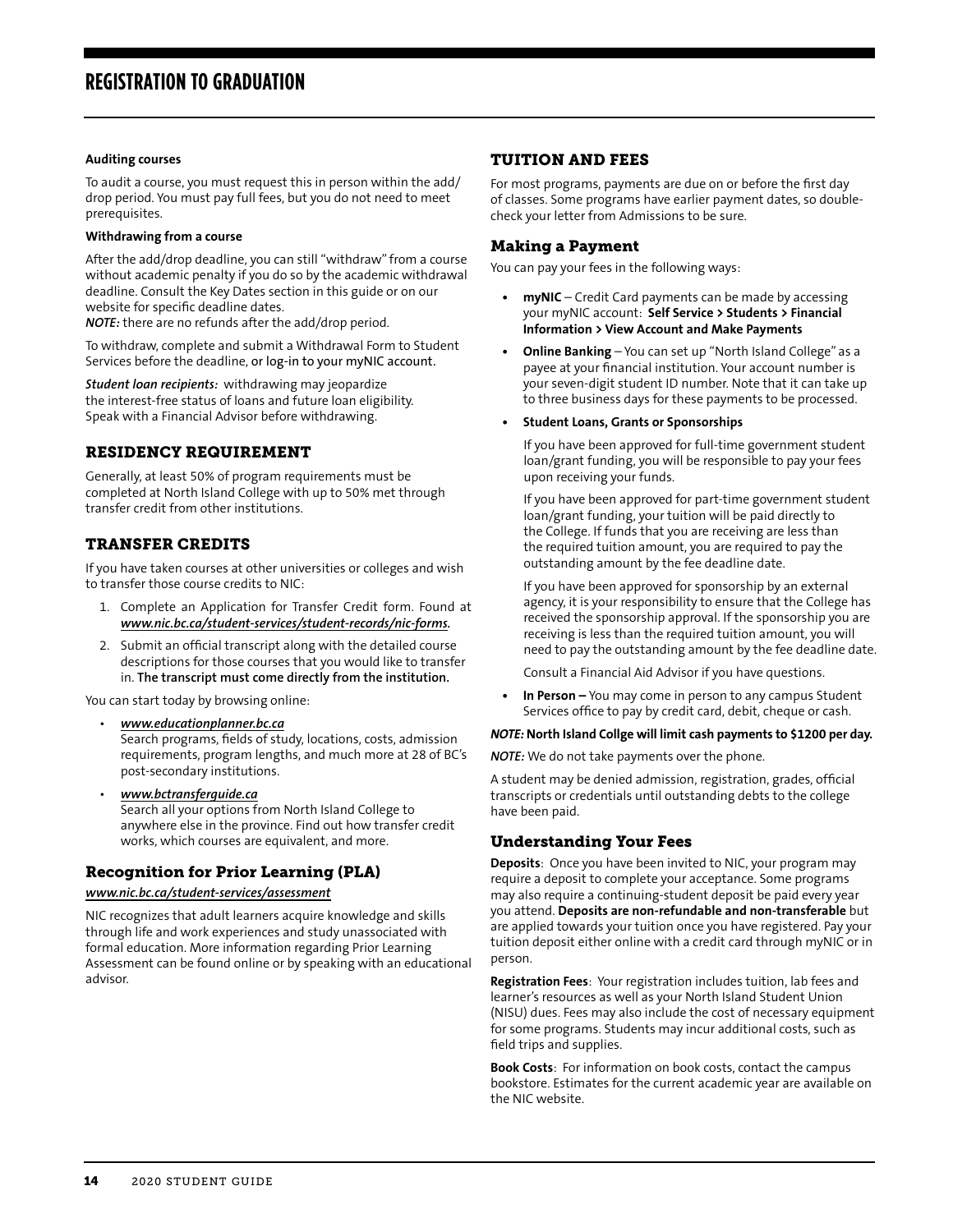#### <span id="page-15-0"></span>**Refunds**

You may request a refund for any courses that have been fully paid and dropped prior to the last day of the add/drop period. Refunds may be requested in person at a Registration and Student Services office or through myNIC: **Self Service > Students > Financial Information > Refund Request** 

#### **Electronic Transfer of Funds**

Refunds may be deposited directly to your bank account if you provide us with your banking information. Select E-Check Bank Information in the Refund Request menu.

#### **Health and Dental Plan**

As part of continued efforts to increase services for students, the North Island Students' Union has, after a successful referendum in the spring of 2015, implemented a system of health and dental benefits. The health and dental plan will be applied to students taking a full time course load in a given term, defined as three or more credit based courses per term or students who are enrolled in a vocational or certificate program that is six months or longer in duration with varying start dates and are considered full-time. More information on benefits and plan opt-out options can be found at *nisu.ca/health-and-dental-plan/*

#### TAX RECEIPTS (T2202)

Official tax receipts are available for download through myNIC at the end of February. **Self Service > Students > Financial Information > My T2202**

*NOTE:* the T2202 will pop up as a pdf. Ensure that your browser is set to allow pop ups.

#### STUDENT IDENTIFICATION CARDS

As a student, you are eligible to receive a Student Photo ID Card. Photos are taken in the Student Services office at your local campus. Remember to bring your student number and another form of photo ID. Distance students are eligible for photo ID—call your closest campus or centre for more details.

You'll need to show your NIC student card when:

- Borrowing books from the library
- Registering or withdrawing from courses in person
- Voting in elections of student representatives
- Receiving student discounts at participating businesses A replacement card costs \$10.

#### TEXTBOOKS

To find your required class textbooks you may use the Book Search function online at:

#### *[www.nic.bc.ca/life-at-nic/bookstores/book-search](http://www.nic.bc.ca/life-at-nic/bookstores/book-search)*

from the campus stores at **1-800-715-0914 ext 4027**.

Type in your subject, term, campus, course number, and section to find your required texts and the latest available pricing. Every possible effort is made to ensure text listings reflect current prices; however, prices are subject to change. If a "no book selection available at this time" comment appears, please check back later. For distance learners, books may be ordered toll-free

### CAMPUS STORES

#### *[www.nic.bc.ca/life-at-nic/bookstores](http://www.nic.bc.ca/life-at-nic/bookstores)*

The North Island College campus stores are located in Campbell River, the Comox Valley, and Port Alberni. The Campbell River and Comox Valley campus stores, for a fee, offer fax services to students.

In addition to textbooks and other learning resources, the campus stores sell a selection of trade books, stationery, school supplies, art supplies, greeting cards, gifts, bus passes, and convenience goods.

Gift certificates and NIC insignia products are also available.

Returns cannot be authorized for opened course packages/ eTexts, or titles marked or in damaged condition. Refunds and returns are extended through peak periods, in accordance with campus store policy.

**PrintBucks** are also available for student printing needs and can be purchased at all campus stores.

Locker rentals are available at the Comox Valley, Port Alberni, and Campbell River campuses through the campus stores.

Check our website for contact information, Campus Stores Refunds and Returns Policy, and current text/price lists. Campus store hours are subject to change.

#### ORIENTATION

Students are encouraged to attend orientation at their local campus at the start of the Fall term. This event marks the beginning of the academic year and is an opportunity to get to know your classmates and instructors while participating in Orientation activities. Each campus holds a variety of activities and/or workshops with the goal of supporting student success and creating a sense of community. Specific information regarding Orientation will be posted on myNIC Announcements and on our website at the end of August/beginning of September. It is also mailed out to all registered students.

#### INTERNATIONAL STUDENT ORIENTATION

The International Student Orientation is a week-long event including seminars designed to connect newly-arriving international students with their campus and community. Students begin to build friendships with each other, connect with instructors, and learn about college and community services. New students will appreciate the opportunity to begin to understand the differences in academic cultures from home to Canada, find out about work and volunteer opportunities and have some fun exploring the community. Information about the International Student Orientation is shared with arriving students via email in the month before term start.

#### STUDENT RECORDS

You can view your record online at myNICthrough Student Planning: *[myNIC.nic.bc.ca](https://myNIC.nic.bc.ca)*

- Keep track of your academic profile
- View your grades, grade point average
- View your current class schedule
- Request an Official Transcript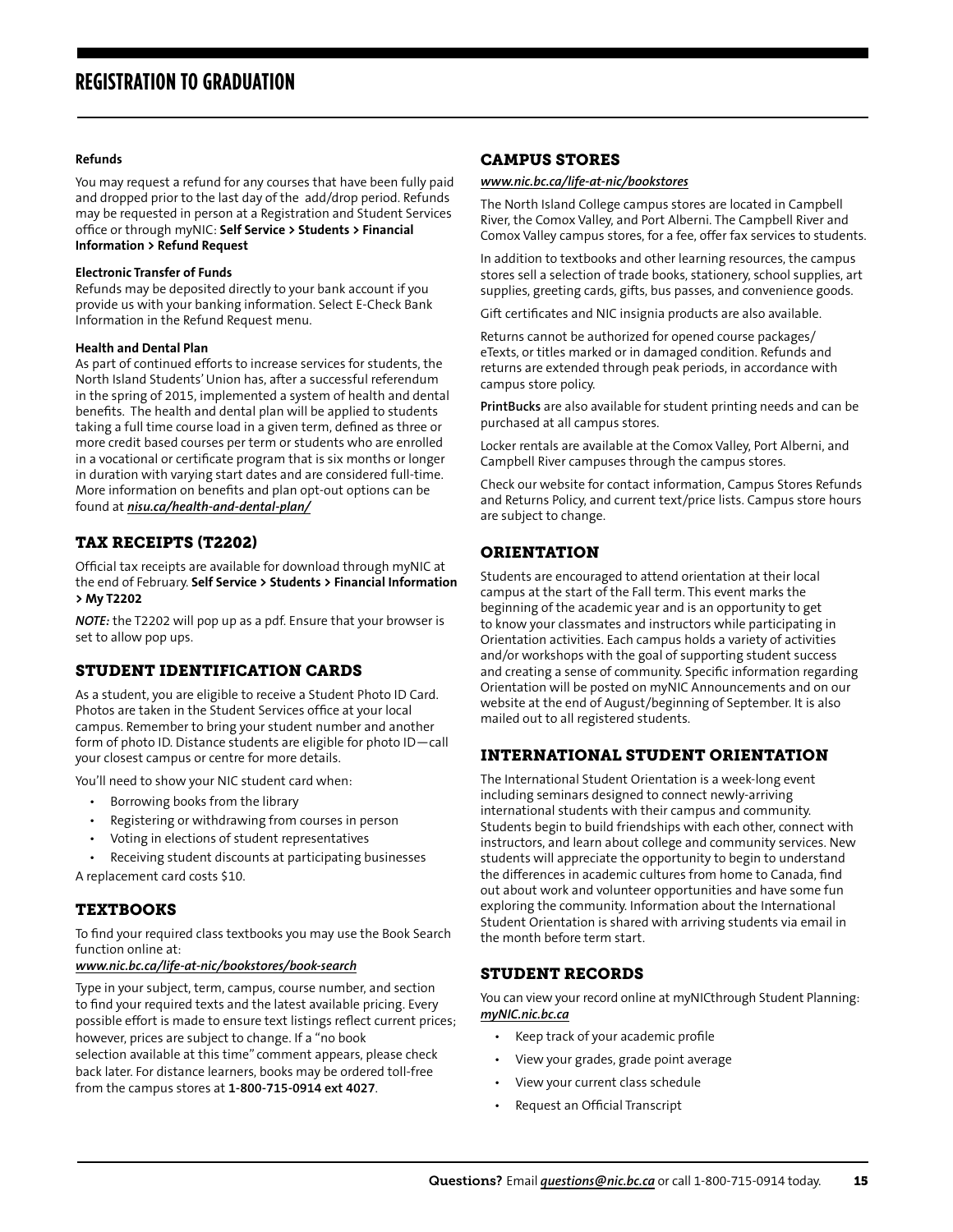#### <span id="page-16-0"></span>Grade Point Average (GPA)

- For each course appearing on the transcript, the assigned grade point equivalent to the letter grade is multiplied by the credit value to obtain a weighted grade point value.
- These weighted grade points are summed.
- The credit value of each course is summed.
- The sum of the weighted grade points is divided by the sum of the credit values to obtain the grade point average.

Access the following site to view the complete grading system information:

*[www.nic.bc.ca/student-services/student-records/grading-system](http://www.nic.bc.ca/student-services/student-records/grading-system)*

#### My Progress

Access Student Planning to view your progress. This tool allows you to evaluate the progress in your current program or try out 'what-if-scenarios' if you are thinking of switching programs. Track what you have completed and what you still need to do.

#### TRANSCRIPTS

Transcripts contain the complete record of students' grades and credits. Request your official transcript online via myNIC at **Self Service>Students>Academic Profile for Students> Transcript Request** or come into any Student Service office to complete a Transcript Request form. Official transcript cost is \$10 plus GST.

View your grades online by accessing your myNIC account.

#### EXAMS

If you are taking courses that are term-based, your exam will usually be administered (or written) within the exam period. Dates for posting the final exam schedule for each term are listed in the Key Dates in this guide. For all other programs your instructor will advise you on your exam schedule.

#### Final Exam Schedule

You can view the exam schedule online through My Bookmarks on myNIC.

You will never be required to write more than two exams in a oneday period.

You are responsible for showing up to all exams on time with your student ID and with the appropriate writing tools (pen or pencil plus backups). You may be permitted in to write an exam up to 30 minutes after the start time, but you must complete the exam within the designated time frame.

If you do not show up for the final exam, you could receive a mark of zero which may result in an automatic fail for the course. For documented absences (illness, injury, bereavement) talk to your instructor about rescheduling options.

#### Distance Course Exams

Distance exams may be written at any NIC campus or centre, but it is also possible to write your exam at another educational institute.

#### Arranging an On-Campus Distance Exam

Three weeks ahead of time, notify your instructor that you will soon be ready to write your exam. Tell them when (your desired test time) and where (which NIC campus or centre). They will send your exam to that location.

Two weeks ahead of time, contact Student Services to make the booking at your chosen location. It is important at this time to make sure your exam has arrived from the instructor. If something serious or unexpected comes up, talk to your instructor immediately about your rescheduling options.

Picture ID and your student number are mandatory for distance exams, so please bring your student card or other photo ID and a suitable writing instrument (pen or pencil) plus a backup. When you notify your instructor to arrange your exam, ask them three things:

- What is the format of the exam (multiple choice, essay, open book, etc)?
- What materials are permitted (calculator, dictionary, etc)?
- How much time is allotted for the exam?

#### Arranging an Off-Campus Exam

To write a distance exam at another educational institution, you will need to complete the Off-Campus Exam Application and submit it to Assessment Services for approval of your invigilator. Once your invigilator is approved, permission will be granted for the exam to be released. Requests should be submitted no later than three weeks before you want to write your exam. If you cannot attend a North Island College campus/centre or another educational institution to write your exam, your exam may be written under the supervision of an approved invigilator. Please contact the Student Services' Assessment Office to learn more about invigilation services.

#### Scheduled Course Exams

Students wishing to write an NIC mid-term or final exam outside regularly scheduled exam times should contact Student Services to confirm space and time availability.

*NOTE:* NIC students must contact their course instructor to request that the exam be forwarded to the appropriate Assessment Service office taking administrative timelines into consideration.

#### Learning Strategies

Learn effective study skills including exam preparation, academic reading and note taking, and time management. NIC counsellors are here to give you one-on-one help. Contact Student Services to book an appointment.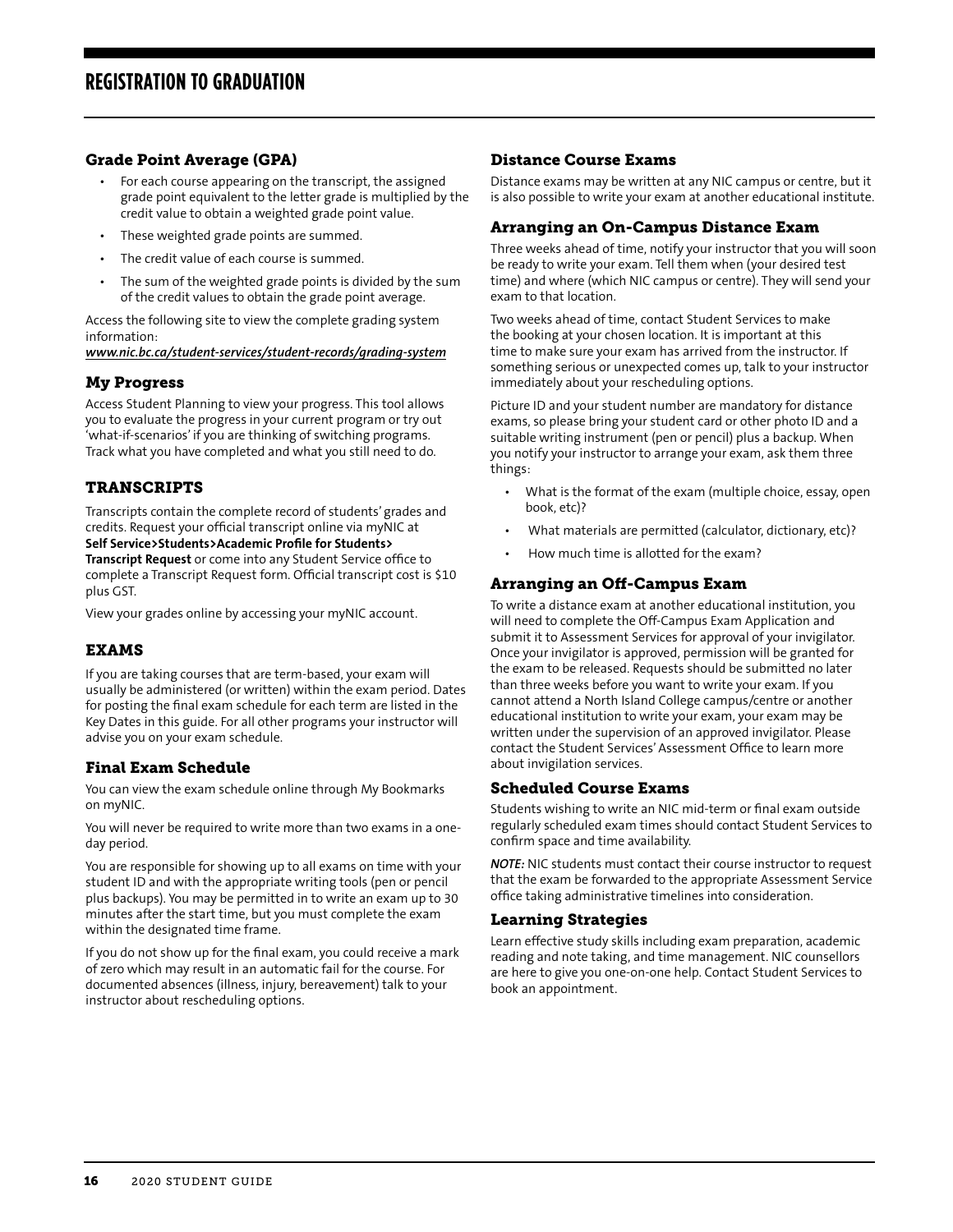#### <span id="page-17-0"></span>ACADEMIC AWARDS

North Island College recognizes students with high achievements. The following awards are available. These awards are noted on the transcript.

#### Medal Awards

Every academic year, two prestigious medal awards are given to exceptional NIC students. The Governor General's Collegiate Bronze Academic Medal goes to the student with the highest academic standing upon graduation from a diploma-level program. No application is required.

A medal in the name of the Lieutenant-Governor of British Columbia is awarded annually to a North Island College student enrolled in any two-year diploma or four-year degree program. The student chosen to receive this award will have demonstrated outstanding contributions in support of Inclusion, Democracy and/or Reconciliation on campus, or in his or her community. Students must apply for this medal. Applications are available from Student Services or online through myNIC.

#### President's Award, Policy #3-08

#### *www.nic.bc.ca/pdf/policy-3-08-presidents-award-for-academicexcellence.pdf*

Each award period, the President will recognize students who have achieved the highest standing within the defined award categories. The recipients of the awards will include students in a certificatelevel program, a diploma-level program, Adult Basic Education, the Academic English Language program, the University Transfer program, and in a bachelor degree program. These students will be awarded the President's Award.

#### Dean's Honour Roll, Policy #3-21

#### *www.nic.bc.ca/pdf/policy-3-21-deans-honour-roll-awards.pdf*

Each academic year, the Deans recognize those students who have demonstrated excellence in their program of study. These students are named on the Dean's Honour Roll.

#### President's Community Engagement Award, Policy #3-36

#### *www.nic.bc.ca/pdf/policy-3-36-community-engagement-award.pdf*

Each award period, the president may recognize an outstanding student or students who have furthered the relationship between the College and our larger communities and/or demonstrated exemplary contributions to the College community. There is the possibility for an awardee/awardees from each NIC campus though the award is not necessarily presented in each graduation year.

#### GRADUATION

Here's how you can prepare for graduation in three easy steps:

#### 1. Register

Students must register to participate in a graduation ceremony.

- Download the Student Registration and Regalia Order form from our website or pick up a copy from Student Services. Complete the form and drop it off at the Student Services/ Registration Office at your local campus.
- A \$20 fee is due by April 30. Payment may be made in person with a debit card, cheque, credit card, cash, or by mail with a cheque only.

For more information, contact the Assistant Registrar at your local campus.

#### 2. Attend the Ceremony

The graduation ceremony is the highlight of the college year, and we look forward to honouring your success and achievements. The details below will help to clarify any questions you may have regarding the day's events.

All guests are welcome to celebrate your important day with you. Guest seating is not reserved, there is no limit to the number of guests you can bring, and no invitations are required at the door. Remember to join us after the ceremony for a reception.

Graduates will be ushered into the ceremony to reserved seats. Please arrive at least one hour before the ceremony to coordinate gowns and photos. Specific information about your graduation ceremony will be emailed to you mid-May. Information will also be posted on the NIC website.

Regalia must be returned after the ceremony. Students will be responsible for any charges incurred due to damage or late return.

#### 3. Get your Credential

Fill out the Application for Credential form to receive your credential. All NIC certificate and diploma graduates will receive their credential by mail. Degrees are presented at the graduation ceremony.

Keep your address current online via myNIC or mail or fax the Change of Address form to the Student Services office at your local campus.

#### ONLINE FORMS

You can download all our online PDF forms from: *[www.nic.bc.ca/student-services/student-records/nic-forms](http://www.nic.bc.ca/student-services/student-records/nic-forms)*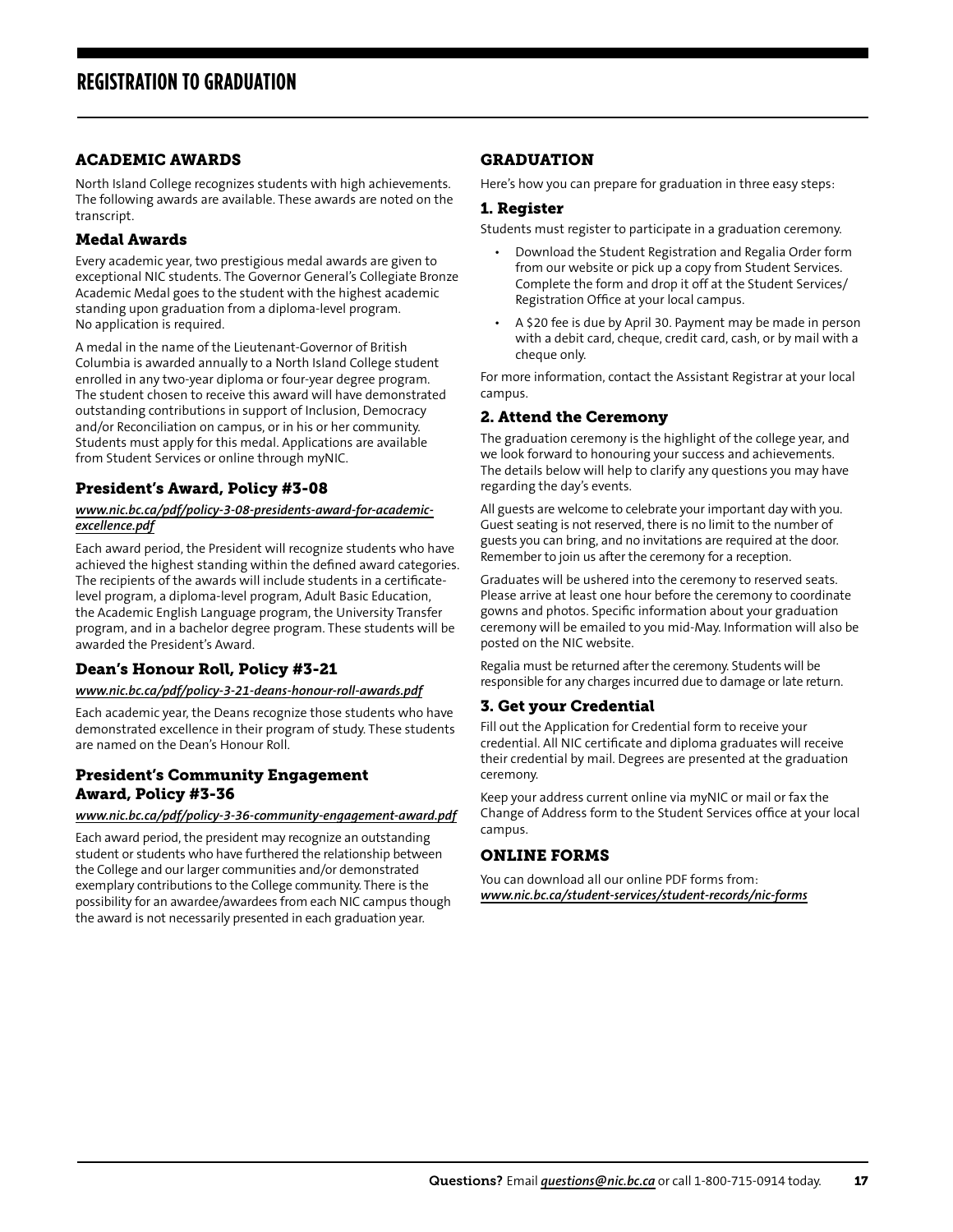# <span id="page-18-0"></span>**STUDENT SERVICES**



Whether you're interested in Co-operative Education, looking for Financial Aid or ways of getting connected, NIC offers a wide range of resources and services such as academic advising, on-site child care, peer-support and much more.

### ADVISORS

#### *[www.nic.bc.ca/student-services/advising](http://www.nic.bc.ca/student-services/advising)*

Educational advisors are available by appointment and may offer limited walk-in service. Advisors will help you create an educational plan based on your specific needs and career goals. Advisors have information about educational requirements for many different college programs, courses, certificates, diplomas and degrees.

#### Appointment Booking

Students may book appointments with advisors using the on-line appointment booking system. This service allows you to book educational advising appointments in a way that works for you: in person, by phone or by Skype. For convenience, the booking service is available 24 hours a day.

*[www.nic.bc.ca/student-services/advising](http://www.nic.bc.ca/student-services/advising)*

#### COUNSELLING

While attending North Island College all students may seek free, professional and confidential counselling support. When challenges interfere with studies, talking with a counsellor may help to clarify the situation, explore new options, and identify strategies that can support success in school and life. Appointments for in-person counselling can be made using the online booking system at *www.nic.bc.ca/student-services/counselling/*

#### Services

Our Counsellors offer assistance and coaching in :

- Career Planning
- Interpretation and guidance of NIC policies and procedures
- Conflict Resolution
- Learning Strategies/Study Skills
- Personal Challenges

When appropriate, referrals will be recommended to community agencies and services.

#### Limits of Confidentiality

You have the right to privacy. While it is unusual to break confidentiality, it is our duty to advise you of the following: We will only release information about you to others with your written permission with three exceptions, specifically when there are reasonable grounds to believe that:

- A person under the age of 19 needs protection from abuse.
- Individuals are likely to cause injury to themselves or others.
- We are ordered by a court of law to provide confidential records.

#### Spiritual and Religious Diversity

North Island College recognizes diversity in spiritual and religious philosophies and practices. The Reflection Room provides a space for quiet prayer and meditation. The Reflection Room is located in Village A at the Comox Valley campus.

#### Indigenous Student Services

Indigenous educational advisors are available to assist students in developing educational plans, liaise with instructors, or contact Indigenous sponsorship organizations. Indigenous students are welcome to see any of the college's educational advisors and counsellor. If you wish to meet with an Indigenous educational advisor, having registered status is not a requirement for eligibility. For more information, contact NIC's Indigenous educational advisor at your local campus or email *[indigenousadvising@nic.bc.ca](mailto:indigenousadvising%40nic.bc.ca?subject=)*.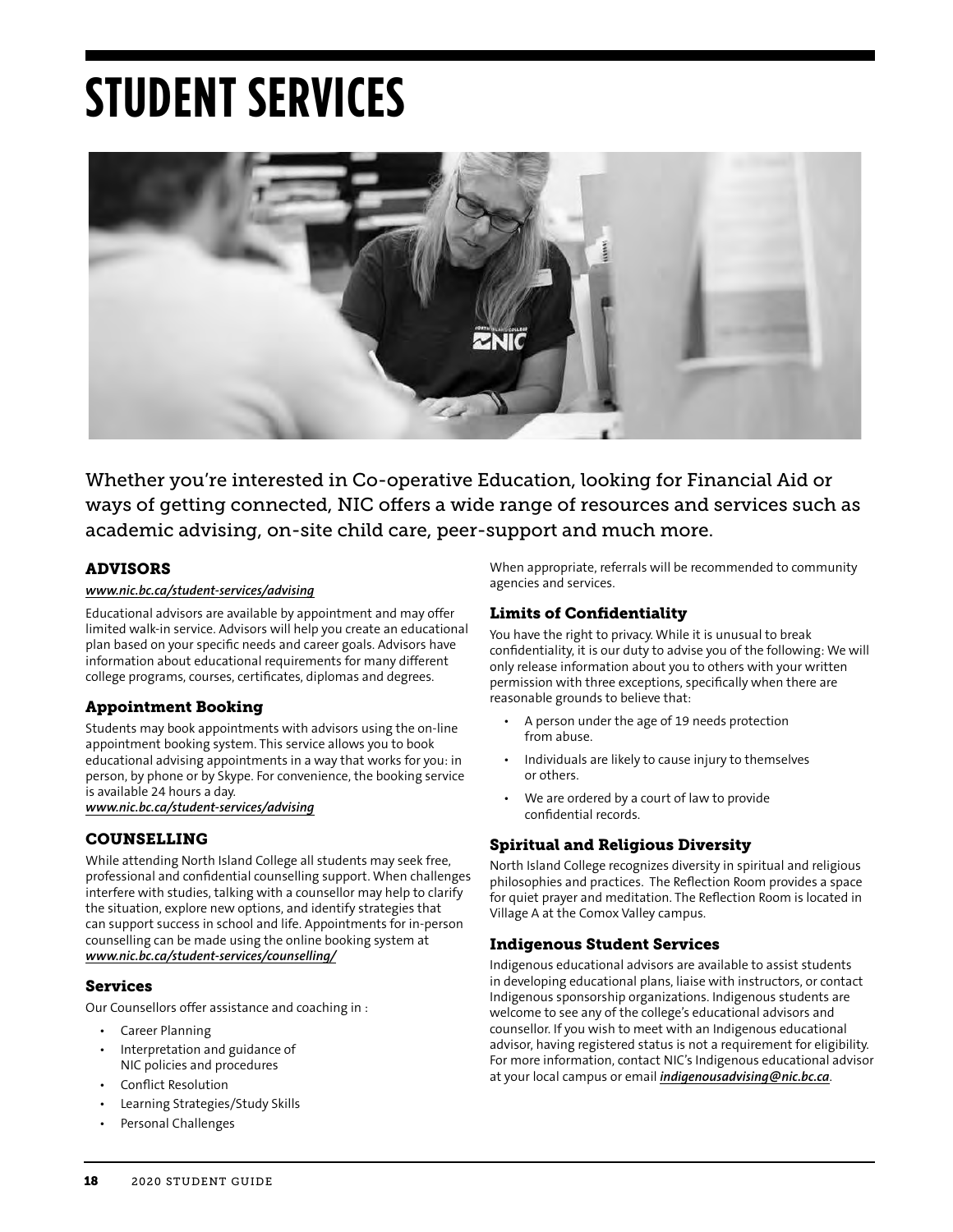#### <span id="page-19-0"></span>Elders in Residence

Elders in Residence are an important part of NIC's college community. They support Indigenous students enrolled in courses and programs at the college, and liaise with First Nations communities. They're also available to staff and students interested in Indigenous culture or in need of guidance. All students are welcome to consult the Elders in Residence for support and guidance.

#### **Campbell River**

- June Johnson 250-923-9700 ext 7887, *[june.johnson@nic.bc.ca](mailto: june.johnson@nic.bc.ca)*
- Daryle Mills 250-923-9700 ext 7885, *[daryle.mills@nic.bc.ca](mailto: daryle.mills@nic.bc.ca)*

#### **Comox Valley**

- Fernanda Paré 250-334-5000 ext 4020, *[fernanda.pare@nic.bc.ca](mailto: fernanda.pare@nic.bc.ca)*
- Evelyn Voyageur 250-334-5000 ext. 4054, *[evelyn.voyageur@nic.bc.ca](mailto: evelyn.voyageur@nic.bc.ca)*

#### **Mixalakwila**

• Maggie Sedgemore

250-949-7912, *[maggie.sedgemore@nic.bc.ca](mailto: maggie.sedgemore@nic.bc.ca)*

#### **Port Alberni**

• Jane Jones 250-724-8724, *[jane.jones@nic.bc.ca](mailto: jane.jones@nic.bc.ca)*

#### Indigenous Student Lounges

NIC has Indigenous Student Lounges at the Campbell River, Comox Valley and Port Alberni campuses. These spaces provide Indigenous students on campus with a place to meet, host study groups and take part in cultural workshops.

For 2020/2021, NIC's Indigenous Advisors will be holding Virtual Indigenous Student Lounges. Email *[indigenousadvising@nic.bc.ca](mailto: indigenousadvising@nic.bc.ca)* for the online meeting link.

#### Support Services for Students with Disabilities

#### **Access Services**

Faculty are available by appointment at the Campbell River, Comox Valley, Mount Waddington and Port Alberni campuses to provide confidential support services to students with disabilities. If these services are required, contact the Department of Accessible Learning at the local campus. As funding may depend on outside agencies, we strongly recommend that you contact us at least eight months in advance of attending classes.

#### **Diagnostic Assessments**

The Department of Accessible Learning provides confidential diagnostic educational assessments to clarify the possible learning challenges that may be impacting a student's academic success. Testing will also include suggested compensatory learning strategies and a review of the student's interests and abilities related to employment. Referrals for this type of service come through a faculty member, counsellor, advisor, or by self-referral. The service is dependent on the availability of resources.

#### Invigilation Services

North Island College Assessment Services provide exam invigilation for North Island College courses, other educational institutions and outside agencies that have testing needs. Examinations are scheduled and prior booking is required.

#### STUDENT EMPLOYMENT SERVICES

*[www.nic.bc.ca/student-employment](http://www.nic.bc.ca/student-employment)* |@NICSES **Book an appointment:** *[www.nic.bc.ca/c](http://www.nic.bc.ca/student-employment)areercentral*

Student Employment Services provides information, assistance and job search support to all NIC students and alumni throughout the year. Services include developing strategies for effective job search, connecting with businesses and organizations seeking employees, improving resumes, cover letter writing and interview skills. Students can view career-related events, access online resources and job board which are only available to NIC students as well as book appointments online with an Employment Services Advisor via CareerCentral.

For more information please visit our website or email: *[studentemployment@nic.bc.ca](mailto:studentemployment%40nic.bc.ca?subject=)*

### CO-OPERATIVE EDUCATION

#### *www.nic.bc.ca/coop*

Co-operative education is a three-way partnership between employers, students, and North Island College. Co-op employers and supervisors act as co-educators who aim to provide constructive feedback to help students grow professionally and increase their employability. It is currently offered in the academic departments of business and tourism and hospitality. Students must complete a 4-month paid work term on a full time basis when they are not at school. Most co-op placements take place between May-August.

For more information please visit our website or email: *[studentemployment@nic.bc.ca](mailto:studentemployment%40nic.bc.ca?subject=)*

#### INTERNSHIPS

#### *www.nic.bc.ca/internship*

Some post-degree programs at NIC include mandatory internships. Internships are an integral component in the academic curriculum and give students the opportunity to apply theories learned in the classroom to real life business problems encountered in the workplace. Internships can be completed on a full time or part time basis and can be paid or unpaid. Students work closely with the Coordinator Work Integrated Education to find a suitable internship work term that is relevant and meaningful to their personal career goals.

#### FINANCIAL AID

#### *[www.nic.bc.ca/financial-support](http://www.nic.bc.ca/financial-support)*

As an NIC student, you may be eligible to receive financial assistance from loans, grants, bursaries, or scholarships. NIC's financial aid advisors can help you with loan forms and financial aid applications. They can also work with you to explore all your funding options, from bank and government student loans to scholarships, study grants, and bursaries.

Speak with a financial aid advisor for options and sources of funding that may be available to you.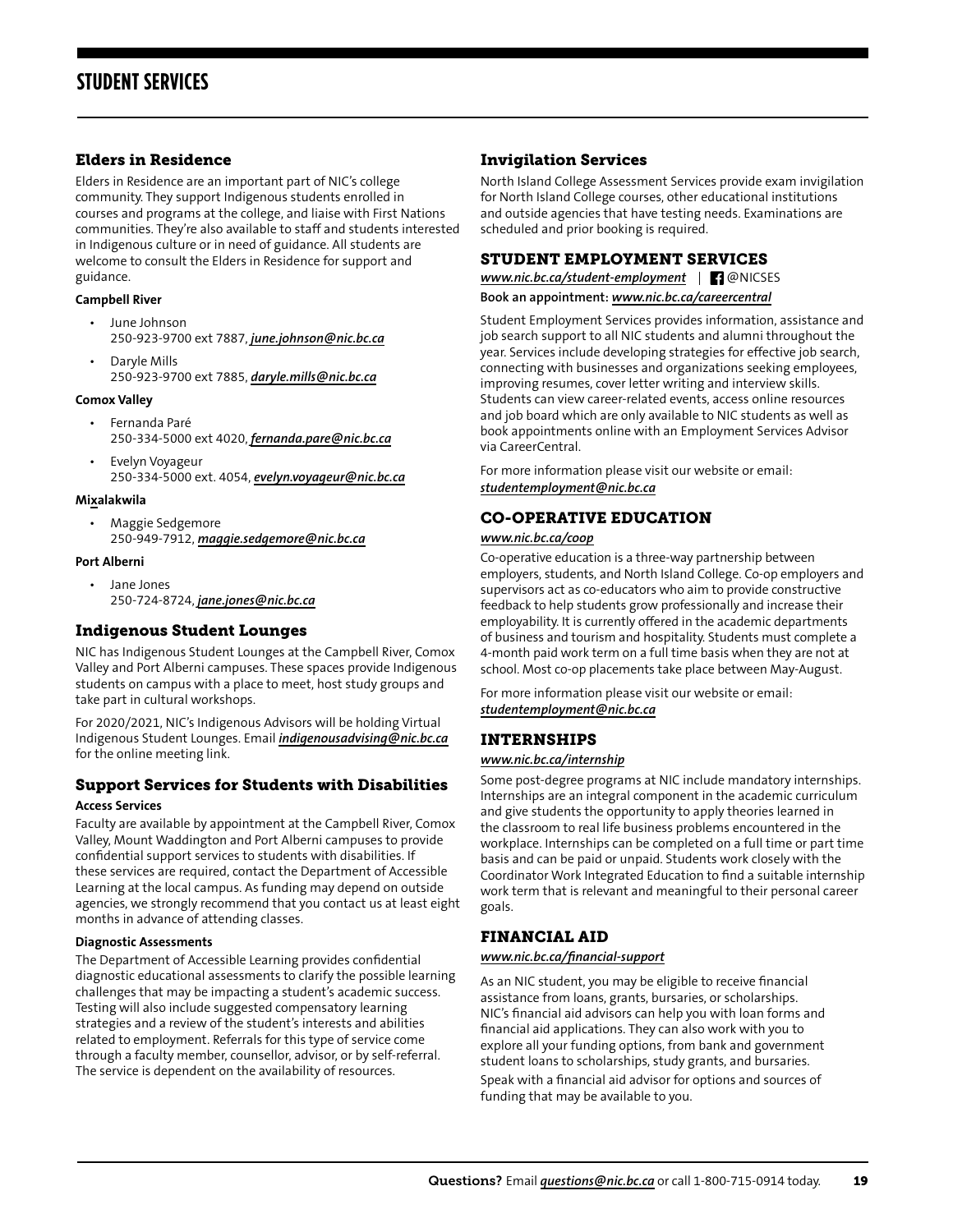#### <span id="page-20-0"></span>Student Loans and Grants

If you have been approved for full-time government student loan/grant funding, you will be responsible to pay your fees upon receiving your funds.

If you have been approved for part-time government student loan/ grant funding, your tuition will be paid directly to the College. If funds that you are receiving are less than the required tuition amount, you are required to pay the outstanding amount by the fee deadline date.

#### **How to apply**

Students must apply online at *[www.studentaidbc.ca](http://www.studentaidbc.ca)* 

Consult a Financial Aid Advisor if you have questions.

#### Sponsorships

If you have been approved for sponsorship by an external agency, it is your responsibility to ensure that the College has received the sponsorship approval. If the sponsorship you are receiving is less than the required tuition amount, you will need to pay the outstanding amount by the fee deadline date.

For faster application processing, students should submit their applications at least six weeks prior to the start of classes in order to ensure timely processing.

#### **Contact Us**

You can contact us by phone at 1-800-715-0914 or you can email a financial aid advisor at your campus:

- Campbell River Campus Brooke McIntosh - *[brooke.mcintosh@nic.bc.ca](mailto:brooke.mcintosh%40nic.bc.ca?subject=)*
- Comox Valley Campus Doris Funk - *[doris.funk@nic.bc.ca](mailto:doris.funk%40nic.bc.ca?subject=)*
- Port Alberni Campus Jana Devito - *[jana.devito@nic.bc.ca](mailto:jana.devito%40nic.bc.ca?subject=)*
- Mixalakwila Regional Campus Sandra Mountain - *sandra.mountain[@nic.bc.ca](mailto:christy.whitmore%40nic.bc.ca?subject=)*

#### FINANCIAL AWARDS

*[www.nic.bc.ca/financial-support](https://www.nic.bc.ca/financial-support/)*

### Scholarships and Bursaries

Through the generosity of donors who contribute to the North Island College Foundation scholarship and bursary program, the Foundation awards more than \$375,000 per year to students requiring financial assistance as well as recognizes students who have achieved academic excellence.

Each year, the NIC Foundation publishes a complete listing of North Island College Foundation scholarships and bursaries.

View all Scholarships and Bursaries online or visit Student Services at any NIC campus to pick up a booklet.

#### LIBRARY & LEARNING COMMONS

#### *[library.nic.bc.ca](https://library.nic.bc.ca)*

The LLC provides traditional library services such as lending, interlibrary loans, library classes and Research help, as well as a

number of academic supports such as Peer Tutoring and help with Technology, Writing and Math. The LLC provides various spaces for both group collaboration and individual study purposes. Break out rooms are equipped with various learning technologies including Skype, interactive touch screens and multimedia projectors.

Library resources, including books, ebooks, DVDs, streaming videos and journal articles can be found using the Discovery Search tool on the library landing page. Information about borrowing, links to Research Guides and resources, campus library hours of operation and the staff directory can be found on the LLC website.

#### Research

There are various ways to get help with library research: meet with a library staff member, email your question to *research@nic.bc.ca*, call your campus library or chat on AskAway, a provincial reference service provided by librarians at BC Colleges and Universities. (The AskAway chat box appears on many of the library webpages.)

For Research Guides and Research Tutorials, visit the LLC website.

#### Math Support

Math Support is a free drop-in service where you and your study group can spend time working on all levels of math problems with the support of NIC math faculty. To get the most out of the Math Support session, bring your class notes, textbooks, and any prior attempts at solving the math problem. For more information, see the LLC website.

#### Student Technical Services

Student Technical Services is your gateway to understanding and utilizing technology in your studies at NIC. We are here to help you login to myNIC, become acquainted with Blackboard Learn, and to help with technology across the College.

We encourage you to visit the LLC website where answers to common questions such as "how do I get Office 365 for free?" or "how can I print a document from my laptop to a NIC printer?" and "why am I having trouble logging in to myNIC?"are found. You can book an appointment, submit a question online, call us, or even start a live chat.

#### Peer Tutoring

Through the Peer Tutoring program you can connect with fellow students to get the help you need if you are struggling in courses. Our trained peer tutors can help you with the content and concepts in your courses, but they can also help you with the study skills and strategies you need to achieve greater academic success. To see a list of the tutors and subject areas they tutor in, and to make an appointment with a tutor, visit the LLC website.If you cannot find a tutor in the course you are looking for, email *[tutoring@nic.bc.ca](mailto:tutoring%40nic.bc.ca?subject=)* to request a tutor.

#### Writing Support

Writing support at NIC can help you with any aspect of your writing in any written assignments you need to submit for an NIC course: developing a thesis statement, organizing your essay, clarifying your ideas, improving your sentence structure, building your argument, providing supporting evidence, and, yes, grammar. Writing support services include drop-in and scheduled face-to-face appointments, as well as electronic submissions for written feedback via WriteAway. To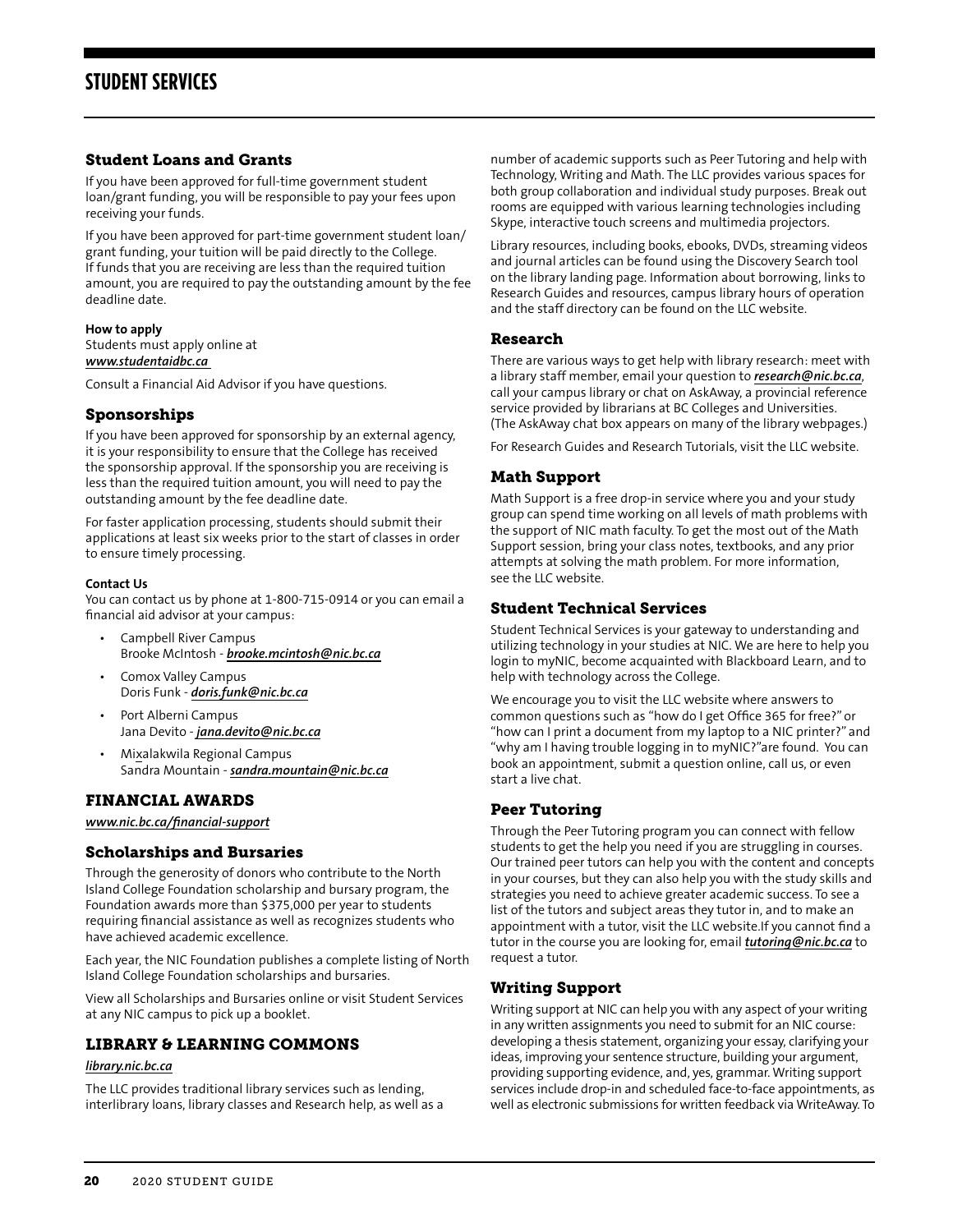# <span id="page-21-0"></span>**STUDENT SERVICES**

see the Writing Support schedule, make an appointment, or submit an essay visit the LLC website.

#### Printing and Photocopying

In order to print on student printers, users require an NIC Pay4Print account and sufficient printing credits. Each printed page costs 10 cents. Two ways to pay for printing:

- 1. Create an account and purchase printing credits online using a credit or debit card, or if your bank is part of Interac Online, using online banking at *[https://nic.pcounterwebpay.com](https://nic.pcounterwebpay.com/)*.
- 2. Purchase NIC PrintBucks at the campus stores, in increments of \$1 or \$5 (cash or debit only).

Purchases of printing credits and PrintBucks are non-refundable. You'll find coin-operated photocopy machines (15¢/page) and printers for student use at all NIC libraries.

#### ONLINE RESOURCES

The North Island College website provides students with access to College information and planning tools as well as services and links to relevant educational websites. All students are encouraged to familiarize themselves with the website and to use it to enhance their college experience.

#### **Important Websites**

- North Island College: *[www.nic.bc.ca](http://www.nic.bc.ca)*
- myNIC (Online Services for NIC Students): *[mynic.nic.bc.ca](https://mynic.nic.bc.ca)*
- North Island College "Apply Online": *[www.educationplanner.bc.ca](http://www.educationplanner.bc.ca)*
- Student Loan Program: *[www.studentaidbc.ca](http://www.studentaidbc.ca)*
- International student application: *[international.nic.bc.ca](http://international.nic.bc.ca)*
- BC Campus Online courses throughout BC: *[www.bccampus.ca](http://www.bccampus.ca)*
- BC Online Transfer Guide: *[www.bctransferguide.ca](http://www.bctransferguide.ca)*
- Education Planner: *[www.educationplannerbc.ca](http://www.educationplannerbc.ca)*

You can find further online resources in the Contact Us section at the front of this guide.

#### DID WE MAKE THE GRADE?

North Island College student services strives to deliver excellence in customer service. Your feedback is important in helping us deliver excellent customer service. If you want to comment on your experience with student services, you can do so at *[www.nic.bc.ca/](http://www.nic.bc.ca/student-services) [student-services](http://www.nic.bc.ca/student-services).* This survey is active each academic year from September to December. During the winter, spring and summer terms, you may contact an Assistant Registrar to provide your feedback.

#### OFFICE OF GLOBAL ENGAGEMENT

The Office of Global Engagement (OGE) directs and supports internationalization initiatives designed to spark the intercultural imaginations of students, employees and community. In addition, OGE provides a suite of services to international students, in addition to those offered through Student Services.

#### Internationalization at Home

OGE's Global Engagement Liaison works together with the Student Leadership Team to develop and deliver activities and events throughout the year for all students to examine and experience cultural diversity in fun and engaging ways. Join us on our NIC Global Facebook page to get all the latest information on upcoming events.

#### *[www.facebook.com/NorthIslandCollegeGlobal/](https://www.facebook.com/NorthIslandCollegeGlobal/)*

#### Study Abroad

North Island College is committed to supporting students in their development of the global competencies and cultural intelligence needed to live and work in an increasingly connected world. Study abroad activities such as exchange, field schools, as well as international internships and Co-ops represent key opportunities for students to study a variety of programming while living with other cultures around the world. Visit our webpage for an overview of study abroad options, or visit OGE in Puntledge 108.

#### *[www.nic.bc.ca/international/study-abroad/](http://www.nic.bc.ca/international/study-abroad/)*

#### Services for International Students

OGE provides the following services specific to international students:

- International Student Orientation
- Cultural adjustment support
- Referrals to other student support services (counselling, Learning Commons, etc.)
- Medical insurance coverage (basic)
	- o Enrolment in GuardMe private insurance
	- o Assistance with enrolment with Medical Services Plan (for students studying at NIC longer than 6 months)
- Academic advising
- Advisors are available by appointment and may offer limited walk-in service
- Advising on immigration matters related to study permits and related documents
- Assistance with questions regarding charges to student accounts
- Assistance with requests for confirmation of enrolment letters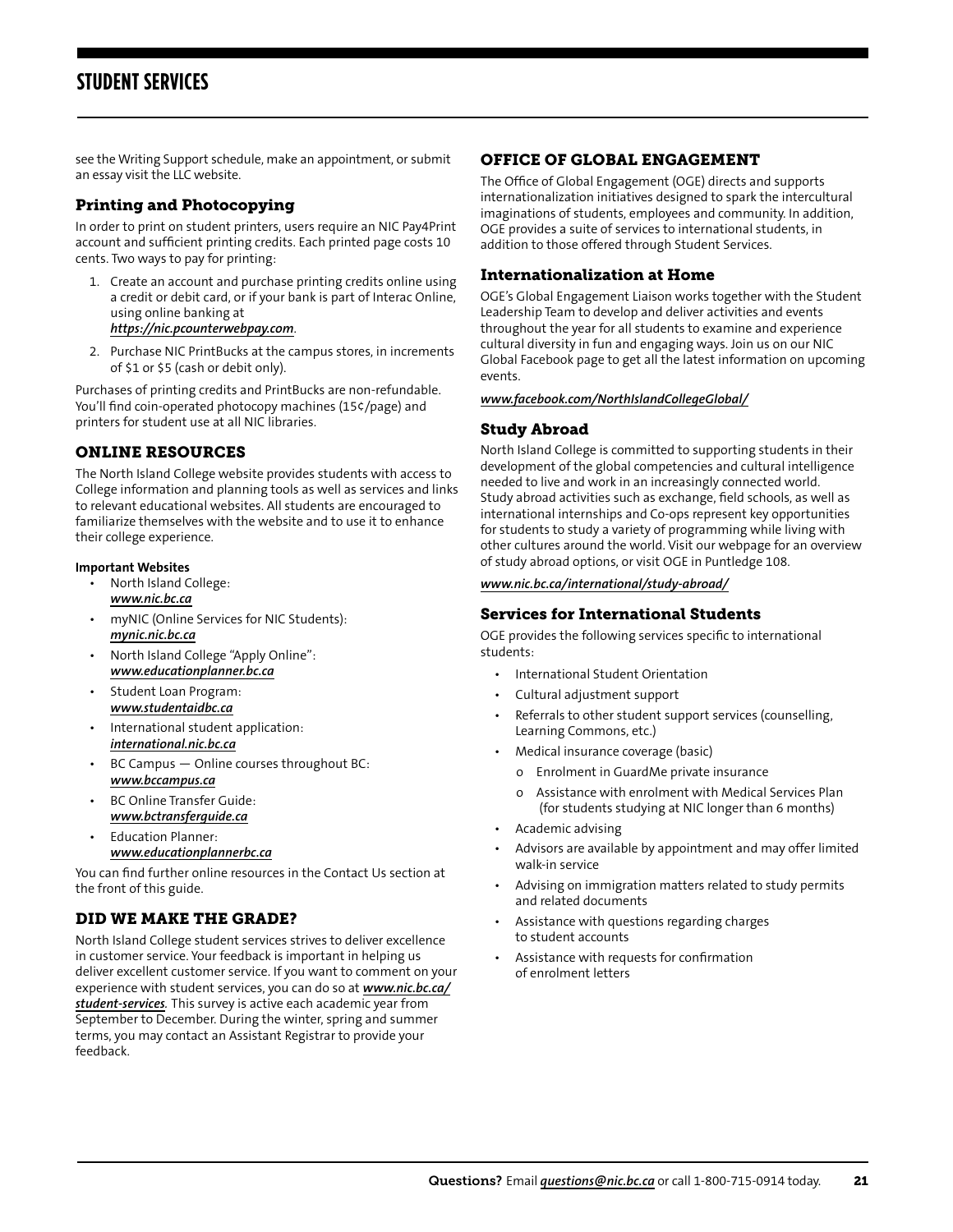# <span id="page-22-0"></span>**STUDENT LIFE**



Being a student is a fun and challenging experience. It is the opportunity to learn, to grow and to build long lasting relationships. As a North Island College student, there are many things you will need to know to navigate your journey.

### CAMPUS LIFE ASSISTANT

NIC's campus life assistants are all about "students connecting with students." Campus life assistants connect with students through a variety of activities and events throughout the year. Campus life assistants help with activities such as campus tours, community outreach, student contacts, mock interviews and may also help with NIC events such as Orientation Days, Information Nights, Career Fair and Open House.

If you're interested in becoming a Campus Life Assistant at NIC's Comox Valley or Campbell River campuses, check for a listing on our Student Employment Services Job Board at *www.nic.bc.ca/services/employment\_resources/job\_board/*  or contact the Student Recruitment Officer at your respective campus, or email *[questions@nic.bc.ca](mailto:questions%40nic.bc.ca?subject=)*.

### STUDENTS' UNION

#### *<http://nisu.ca>*

If you're a student at North Island College, you're already a member of the Student Union.

The work and activities of the Union are coordinated by an Executive that includes appointed representatives from each of the North Island Students' Union's elected campus councils. The campus councils coordinate student activities at individual campuses or centres.

Elections for the campus councils take place between September 15 and October 31 each year. All members of the Union are eligible to run for office and vote in the elections. Membership starts when your first course fees are paid and ends after the last term of registered study. Visit *[nisu.ca](http://nisu.ca)* to learn more about upcoming events and campaigns, and how you can get involved on your campus and in your community.

#### STUDENT LEADERSHIP

North Island College's Student Leadership Team supports and develops skills in emerging leaders in a fun, dynamic and engaging way. The student leaders explore many aspects of leadership, acknowledging that everything we do has impacts locally and globally. Our motto is "from backpack to briefcase." For more information contact the Manager of Student Life.

#### OGE PEER MENTORS

Peer mentors can help you meet people, find things to do in the Comox Valley, learn about being a student at NIC, and adjust to your new surroundings. Whether you're new to Canada or just new to NIC, our mentors can help make the transition easier for you. Peer mentoring is free. If you'd like assistance from a peer mentor contact the Office of Global Engagement at 250-334-5033 or drop by Puntledge Hall, Room 108.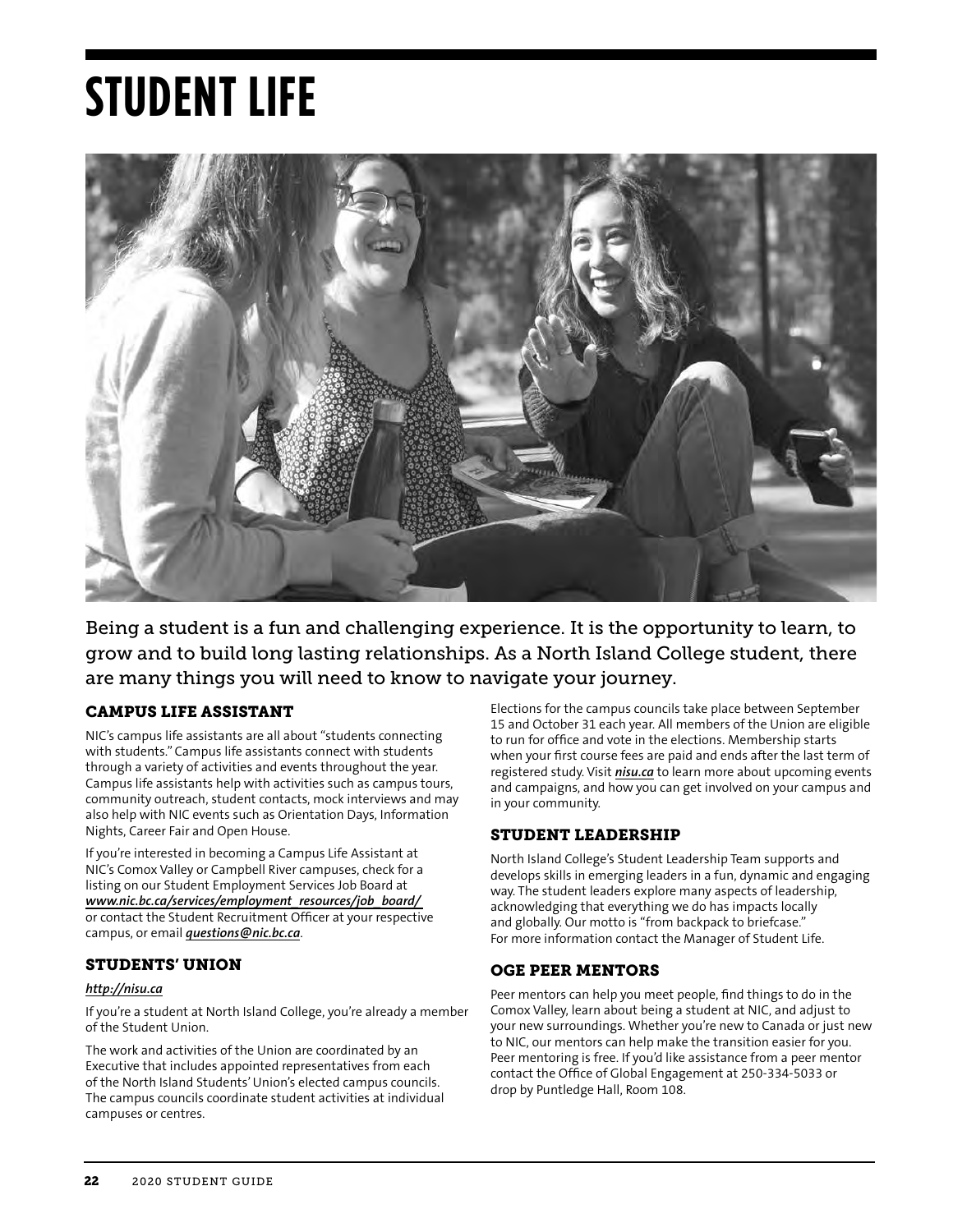## <span id="page-23-0"></span>**STUDENT LIFE**

#### EDUCATION COUNCIL

Education Council has three main functions:

- To ensure educational quality at NIC.
- To set policies and make decisions and recommendations to guide the educational process.
- To review and approve all curriculum.

#### BOARD OF GOVERNORS

The Board of Governors is responsible for the overall governance of the College. Board members work for the benefit of the College as a whole.

For further information, visit any campus during September and request Candidate Information and Nomination forms.

#### PARKING

Parking is free and available at all NIC campuses and centres across the region.

#### FOOD

You'll find snacks and hot lunches at NIC cafeterias (check hours posted at each campus) in Port Alberni, Campbell River, and the Comox Valley. Vending machines are also located near campus stores and common areas at all campuses.

#### TRANSPORTATION

For local bus schedules, fares, and where to buy bus passes, check *www.bctransit.com*. Bus passes are sold at campus stores and are available by monthly pass or semester pass.

Take advantage of carpooling. Watch for carpooling sign-up posters on campus bulletin boards, inquire among your classmates, and check the NISU website at *[nisu.ca](http://nisu.ca)* for carpooling options under 'Ride Share'.

#### BIKE RACKS

Racks for bicycles are located throughout NIC campuses.

#### GENDER NEUTRAL WASHROOMS

NIC provides gender neutral washrooms at the following locations: Comox Valley, Campbell River, Mount Waddington and Port Alberni. These washrooms are identified with signage indicating gender neutrality.

#### CHILD CARE

The Beaufort Children's Centre is adjacent to the Comox Valley Campus (250-897-1233). The Forest Circle Childcare is located at the Campbell River Campus (250-923-4440).

Call 1-800-565-6510 for referral services in other communities. Make sure your child care provider has a copy of your timetable. NIC Student Services/Registration can deliver messages to your class in emergencies.

#### SMOKING AREAS

At the Comox Valley campus, smoking is allowed only outside in designated areas. Look for the signs.

At the Campbell River campus, smoking is allowed only outside in the designated areas. Look for the signs.

At Port Alberni and Mount Waddington Regional campuses, smoking is permitted 10 metres away from a building entrance.

#### CANNABIS USE

Recreational use of cannabis in not permitted on any campus at any time. Cannabis consumption on campus is only permitted when supported by medical documentation and approved by the Department of Accessible Learning.

Please see Policy 3-06, Appendix A for more information.

#### HOUSING

Looking for a place to live? Check out the Off Campus Housing website located at *[www.nic.och101.com](http://www.nic.och101.com)* to search available housing listings.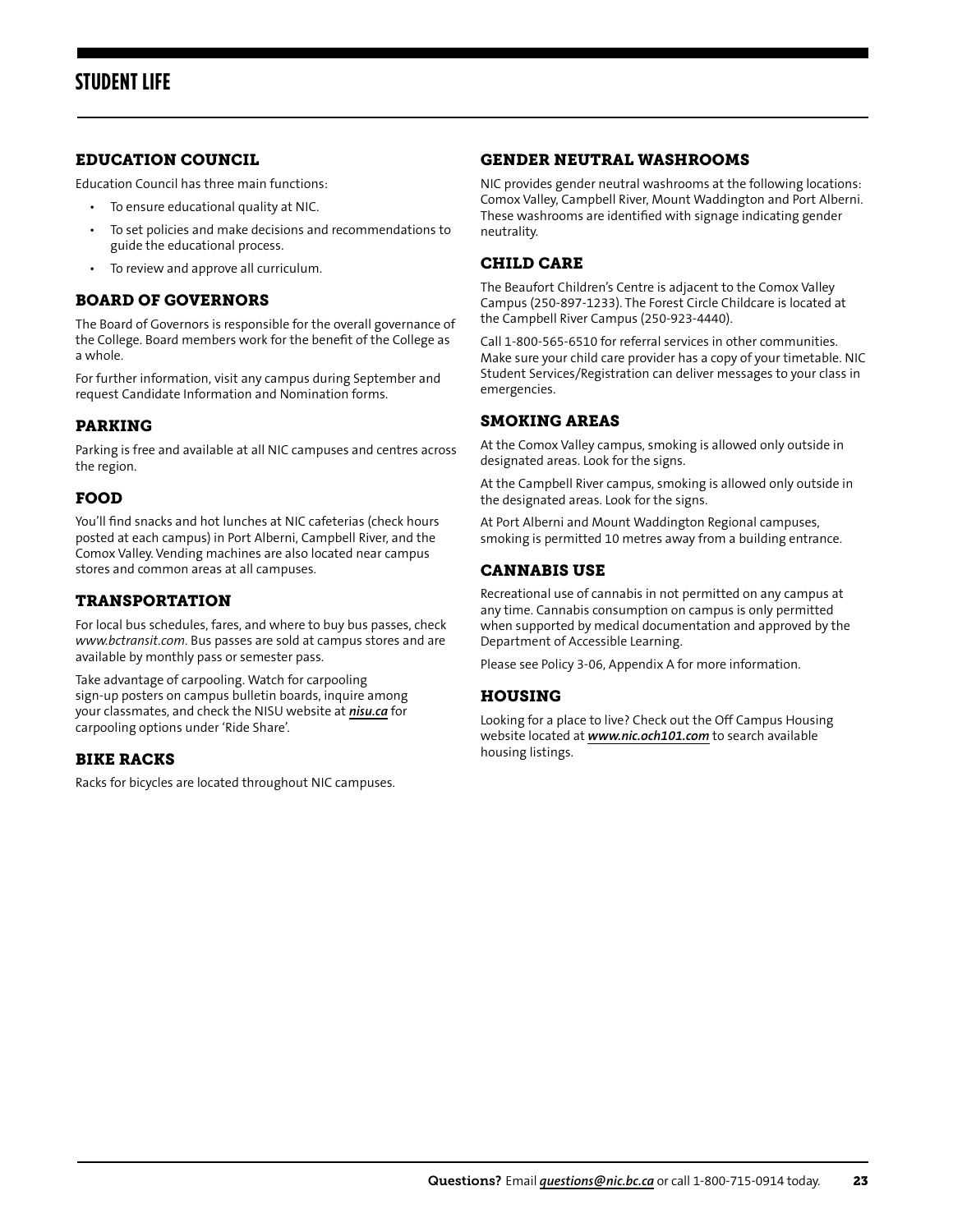# <span id="page-24-0"></span>**COLLEGE POLICIES & GUIDELINES**



#### GUIDELINES AND STUDENT CONDUCT

Students are encouraged to consult the complete listing of North Island College policies. The following is a selection of policies and regulations that pertain directly to student life at North Island College. These may be obtained on the website at *[www.nic.bc.ca/](http://www.nic.bc.ca/student-services/student-policies) [student-services/student-policies](http://www.nic.bc.ca/student-services/student-policies)*.

*PLEASE NOTE:* Policies may be under review – for the most up-to-date version please check our website: *[www.nic.bc.ca/student-services/student-policies](http://www.nic.bc.ca/student-services/student-policies)*

#### 1-01—Freedom of Information/ Protection of Privacy Act (FIPPA)

#### *www.nic.bc.ca/pdf/policy-1-01-freedom-of-information-andprotection-of-privacy.pdf*

North Island College keeps information under the authority of the College and Institute Act. North Island College protects and uses student record information in compliance with the BC Freedom of Information and Protection of Privacy Act (1992). Information will be used for the purposes of admission, registration, grade notification, issuing income tax receipts, research, sending followup educational information, contacting alumni, special events, advising follow-up, and other fundamental activities related to being a member of the North Island College community and attending a public post-secondary institution in BC. For further information, contact the Office of the Registrar.

The BC government requires the collection of student demographic information during application and registration to accurately assign a unique identifier for everyone accessing publicly funded education in BC. The use of the Personal Education Number (PEN) for this process has been agreed to in principle by the Freedom of Information and Privacy Commissioner.

Information about a student may not be released to parents or family members without explicit and written consent from the student.

#### 2-08—Human Rights

#### *www.nic.bc.ca/pdf/policy-2-08-human-rights.pdf*

The College is committed to providing a working and learning environment that promotes a climate of understanding and mutual respect where all are equal in dignity and human rights. Discrimination and harassment undermine this commitment and are serious offences that may be subject to a range of disciplinary measures, including, where appropriate, dismissal in the case of an employee and suspension in the case of a student. The objectives of this Policy are to prevent discrimination and harassment on the grounds protected by the BC Human Rights Code, to provide procedures for handling complaints, to establish the grounds for corrective measures and/or discipline, and to ensure that all members of the College community are aware of their responsibilities under this Policy and the BC Human Rights Code. The College will ensure that this policy and its procedures are interpreted, administered and applied in a fair, reasonable, unbiased and timely manner. It is recognized that academic freedom is an important value of North Island College. This policy will be interpreted in light of our commitment to this value. Students are encouraged to request assistance from a counsellor or campus director if they think that they are being harassed.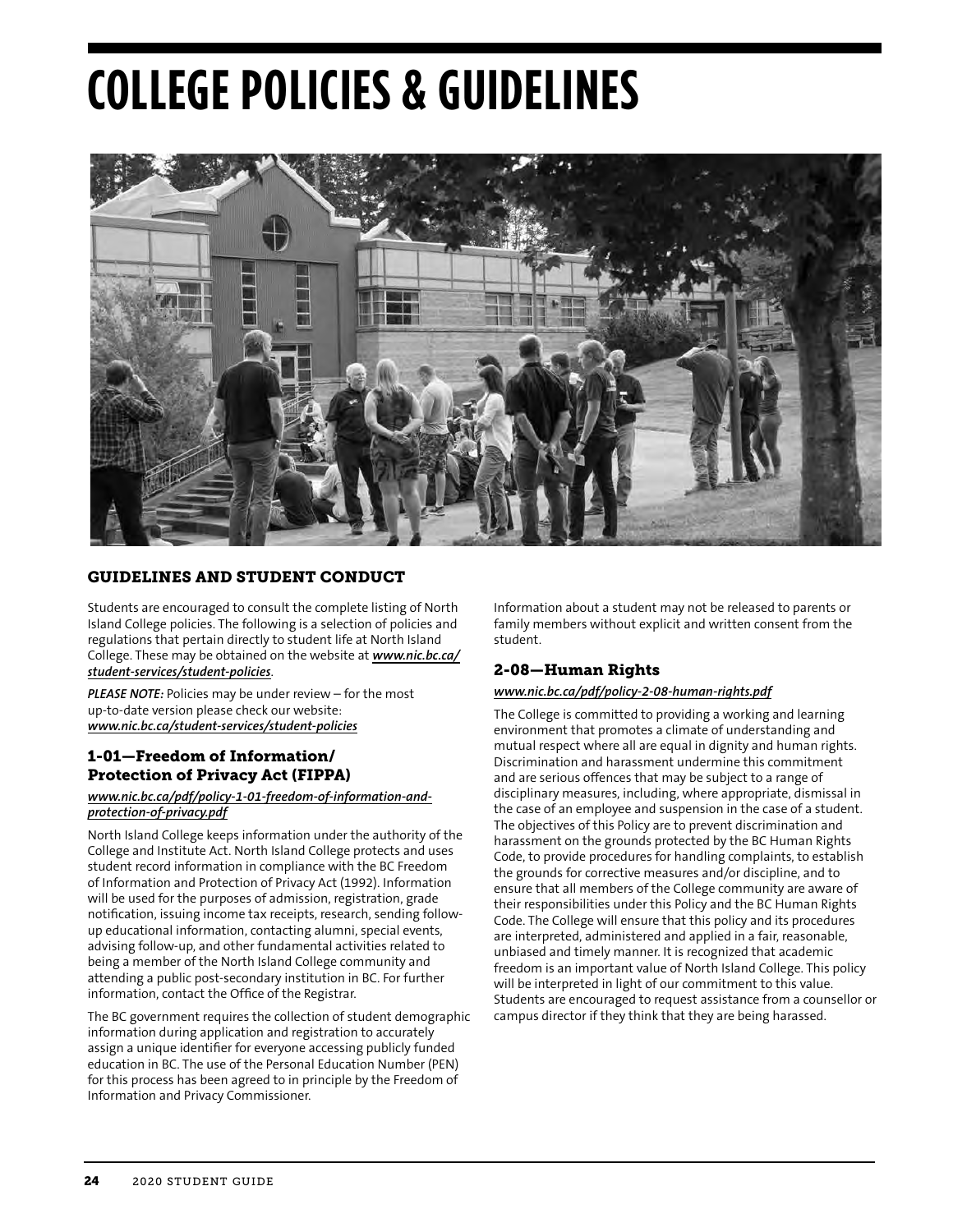#### <span id="page-25-0"></span>3-06—Community Code of Conduct

#### *www.nic.bc.ca/pdf/policy-3-06-community-code-of-academic-persand-prof-conduct.pdf*

North Island College is a vibrant community involved in teaching, learning, applied research, and other educational activities. The college is committed to fostering a culture of integrity, mutual respect, and responsible behaviours to provide a welcoming, safe, and inclusive environment for all. The purpose of this policy is to describe the principles, definitions, expectations, and responsibilities that support a welcoming, safe and inclusive environment as they pertain to personal and professional conduct, bullying and cyberbullying, violence against person and property, and academic integrity.

#### 3-08—President's Award

#### *www.nic.bc.ca/pdf/policy-3-08-presidents-award-for-academicexcellence.pdf*

Each award period, the President will recognize students who have achieved the highest standing within the defined award categories. The recipients of the awards will include students in a certificatelevel program, a diploma-level program, the Adult Basic Education program, the Academic English Language program, the University Transfer program, and in a bachelor degree program. These students will be awarded the President's Award.

#### 3-17—Instructional Accommodation and Access Services for Students with Disabilities

#### *www.nic.bc.ca/pdf/policy-3-17-access-and-accommodation-forstudents-with-disabilities.pdf*

North Island College (NIC) celebrates diversity within its community and will promote an open, respectful, barrier-free and supportive learning environment for students with disabilities. Instructional accommodations and accessible learning services shall be provided in a manner supportive of and consistent with our educational mandate, academic principles and legal obligations. The intent is to provide students with an equal opportunity to succeed through the administration of reasonable accommodations.

#### 3-21—Dean's Honour Roll

#### *www.nic.bc.ca/pdf/policy-3-21-deans-honour-roll-awards.pdf*

Each academic year, the Deans recognize those students who have demonstrated excellence in their program of study. These students are named on the Dean's Honour Roll.

#### 3-30—Student Appeals

#### *www.nic.bc.ca/pdf/policy-3-30-student-appeal.pdf*

This policy guides the College in resolving appeals from:

- Student Complaint Resolution Policy #3-31
- Student Conduct Policy #3-06

North Island College will carry out a fair and timely appeal process in accordance with the principles of natural justice. However, North Island College's appeal process is not a judicial process.

#### 3-31—Student Complaint Resolution

#### *www.nic.bc.ca/pdf/policy-3-31-student-complaint-resolution.pdf*

This policy is to be followed in the event of a student initiated complaint regarding instruction or services at North Island College. A student may wish to seek advice from an NIC counsellor to ensure that this policy is appropriate to the concern being raised. The goal of the Student Complaint Resolution policy is timely and successful resolution of the complaint.

North Island College has a commitment to provide quality education and service to its students. However, in an organization as diverse as a college where personal growth occurs and assumptions are regularly challenged, problems may arise. We are committed to an open, collaborative approach to dealing with student concerns, and we will endeavor to resolve complaints at an informal level wherever possible. Should this not be successful, students have the option of initiating a formal complaint.

Lodging a complaint will have no adverse consequences on the status of the complainant in their course or program of studies.

### 3-33—Evaluation of Student Performance

#### *www.nic.bc.ca/pdf/policy-3-33-evaluationof-student-performance.pdf*

North Island College requires that all courses leading to an Academic Program Credential or a learning pathway include evaluations of student performance that are prepared and administered in a fair and reasonable manner, with quality and content appropriate to the learning outcomes of the course or program. Student performance is evaluated to ensure learning outcomes are met, as set out in the Authorized Course Description (ACD).

#### 3-34—Sexual Violence and Misconduct

#### *www.nic.bc.ca/pdf/policy-3-34-sexual-violence-and-misconduct.pdf*

North Island College is committed to providing all members of the college community with a safe and secure environment free from all forms of sexual violence and misconduct. The college will ensure that complainants are supported when addressing any allegations and violations of this policy.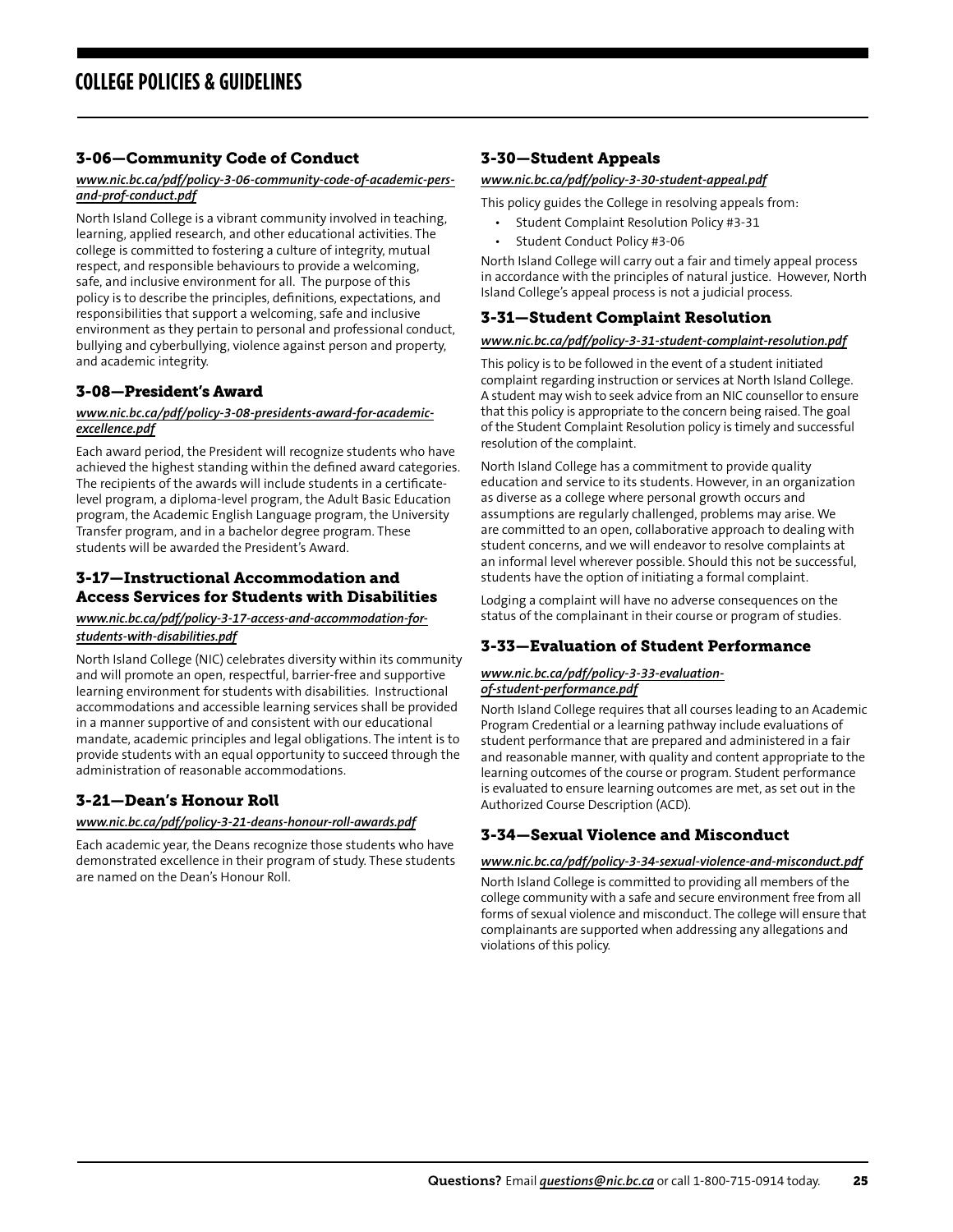#### <span id="page-26-0"></span>3-35—Course Outline

#### *www.nic.bc.ca/pdf/policy-3-35-course-outline.pdf*

North Island College will provide students with a course outline (also called a syllabus) for all courses that have an authorized course description (ACD). The course outline provides information about course content, evaluation and course delivery. The course outline is considered a contract between the student and the college and must be consistent with the ACD.

#### 3-36—President's Community Engagement Award

#### *www.nic.bc.ca/pdf/policy-3-36-community-engagement-award.pdf*

Each award period, the president may recognize an outstanding student or students who have furthered the relationship between the College and our larger communities and/or demonstrated exemplary contributions to the College community. There is the possibility for an awardee/awardees from each NIC campus though the award is not necessarily presented in each graduation year.

#### 3-37—Academic Standing & Progression

*www.nic.bc.ca/pdf/policy-3-37-academic-standing-and-progression.pdf*

**North Island College recognizes that students undertake significant efforts to meet their educational goals. North Island College strives to provide a supportive learning environment to facilitate students' achievement of their academic goals. To do this, the college has a responsibility to support student progress and identify students at risk in order to encourage student use of the breadth of learning resources.** 

#### 4-04—Tuition, Fees And Refunds

#### *www.nic.bc.ca/pdf/policy-4-04-fees-and-refunds.pdf*

Students must pay their tuition and related fees or make approved alternate arrangements by the published deadlines, to secure their application and/or enrollment at NIC. All fees, except tuition, are non-refundable; payment and refund deadlines may vary by course and/or program and are published. See Key Dates for more information.

#### 4-09—Registration

#### *www.nic.bc.ca/pdf/policy-4-09-admissions-and-registration.pdf*

To be eligible to register in courses, students must be admitted to a program of study. Students are responsible for the accuracy of registration in courses that meet their personal, educational and career needs.

Students are responsible for registering in courses that do not create a conflict within their timetable. NIC will establish priority registration dates. Students may repeat a course a maximum of 2 times. Students must meet course prerequisites and pay full fees by the deadlines posted. Students registered in credit courses have priority over audit students. The Office of the Registrar may deregister students who do not meet prerequisites, or pay by the posted deadline dates.

#### 4-14—Grading System

#### *www.nic.bc.ca/pdf/policy-4-14-grading-system.pdf*

**The Grading Policy establishes how North Island College will clearly and precisely communicate a student's level of achievement in courses and programs. The policy will define the North Island College grading system, ensure its consistency and integrity, and inform the North Island College community and other post-secondary institutions of the grading systems.**

#### 4-17—Admission

#### *www.nic.bc.ca/pdf/policy-4-17-admission.pdf*

To be admitted to the College, an applicant must have graduated high school or equivalent, or be 18 years of age or older within the calendar year in which they will be studying or meet the underage admission requirements as outlined in the Underage Admission Procedures available in the Office of the Registrar. High School students may apply as a Dual Credit student and should refer to their high school counsellor for more details.

North Island College normally offers program seats to qualified applicants on a 'first qualified, first invited' basis, based on the date and time that the applicant meets all admission requirements. Exceptions may include programs with identified selective admissions criteria, or where there is identified priority admission for Aboriginal applicants or reserved seating agreements with community partners. These exceptions will be posted in the calendar on the NIC website.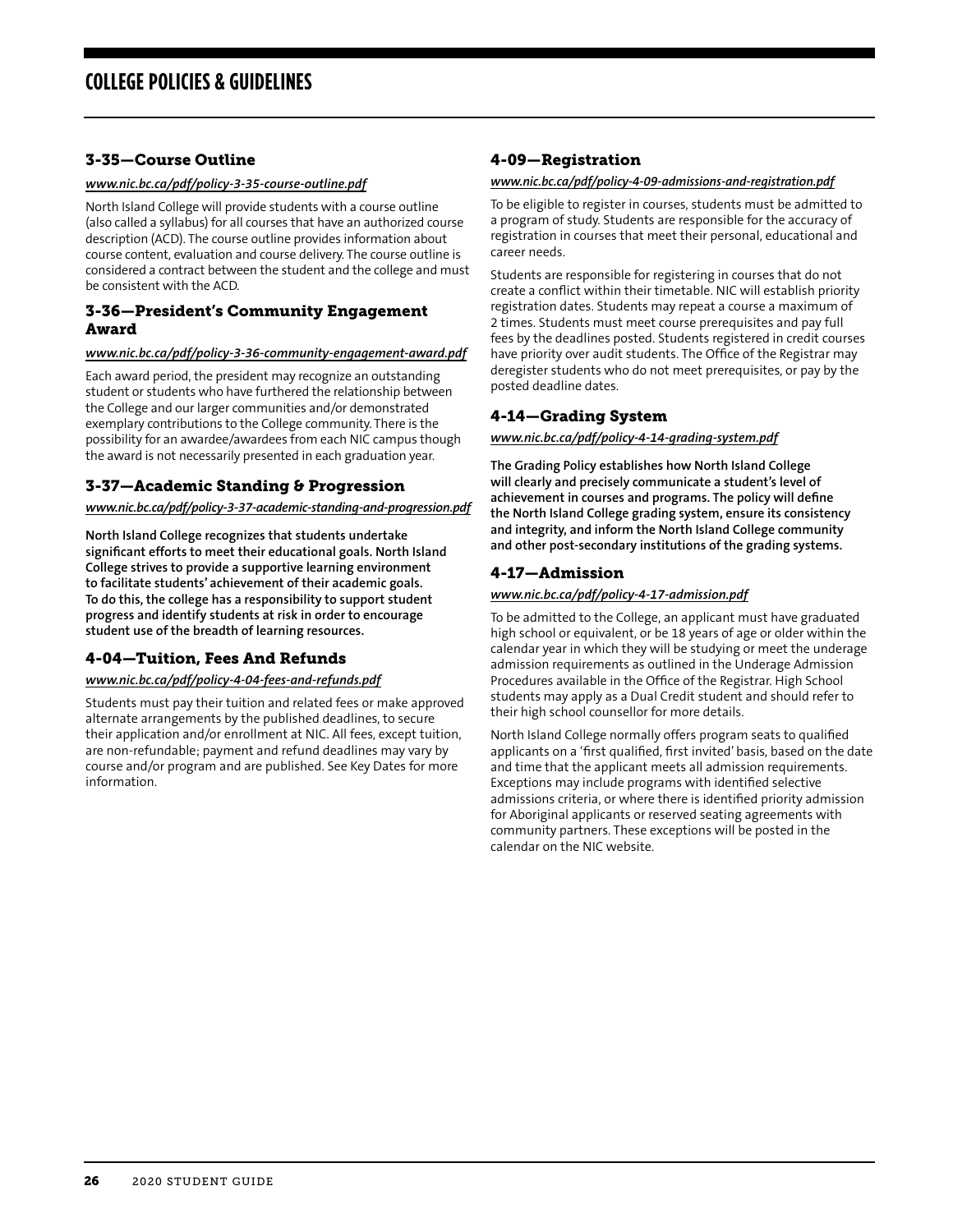#### <span id="page-27-0"></span>HEALTH AND SAFETY

#### First Aid and Safety

Each college campus has one or more employees qualified as first aid attendants. Any and all accidents must be reported immediately to Komoux Hall Reception or Student Services so that appropriate action may be taken. Any hazardous or unsafe conditions, practices or behavior should be reported immediately. Copies of the College's Occupational Health and Safety Manual are available for consultation at each campus/centre.

Insurance coverage—student use of personal vehicle: In the event that a student chooses to use their own vehicle for a work-term, practicum placement or college-related activity, it is the responsibility of the owner of the vehicle to make sure that there is sufficient insurance coverage. North Island College is not responsible to ensure that a student's vehicle is properly insured. There is no additional coverage provided by North Island College.

If a student chooses to use their vehicle for a College related activity, they should seek advice from their insurance carrier regarding legal liability and defensive insurance.

#### Liability Waivers

Some North Island College courses and some extracurricular student recreation activities that are organized by the College require students to sign a waiver in order to participate in activities that could result in injury. Students must acknowledge the risk involved in the instructional activity and sign these waivers before they are permitted to participate.

#### Field Trips

Some programs or courses include field trips. Students are responsible for informing all of their instructors of the time and date(s) of any field trip that will require absence from classes. Instructors will inform students of possible negative consequences that will result should they decide not to participate in field trips that are included in course curriculum. Students may be required to sign a liability waiver. The College does not provide insurance coverage for students on field trips, and is not liable for student illness or accident during a field trip or other College-related travel. It is the students' responsibility to ensure they have valid BC medical insurance coverage. The College recommends that students traveling out of the country on College activities, purchase temporary extended hospital and medical coverage.

#### WorksafeBC Coverage

Provincial WorkSafeBC coverage is in place for:

- All students while they are participating in a required practicum at a recognized work site; and
- Student apprentices during classroom/lab/shop instruction only. WorkSafeBC coverage is not in place for any other students.

#### **Emergencies**

Familiarize yourself with posted evacuation routes in each building. From any NIC office phone, dial 911 (fire/ambulance).

#### First Aid

If you need First Aid attention, head to Student Services/ Registration. All campuses have a designated and certified First Aid attendant on staff daily. In an emergency situation you can dial 911 as well.

#### Human Rights

NIC has a zero tolerance policy on discrimination and harassment. Contact a Counsellor for advice and support.

#### Diversity

NIC strives to foster an open and inclusive organizational culture that supports and celebrates diversity and learning. Students of all ages, abilities, genders and sexualities, nationalities, and cultures, including members of over thirty-five First Nations communities in our region study here.

#### Policies and Procedures

Heads up! It is YOUR responsibility to understand and comply with NIC policies and procedures.

**For full NIC policies, visit** *[www.nic.bc.ca/student-services/student](http://www.nic.bc.ca/student-services/student-policies)[policies](http://www.nic.bc.ca/student-services/student-policies)***.**

#### Safe Harbour

North Island College is pleased to be part of the Safe Harbour program. Safe Harbour: Respect for All is a vision in action. Embracing diversity is important to us, and we are proud to be part of a network of over 750 Safe Harbour locations across our province.

We wish to make our learning community a safe place for all students and employees, to celebrate our differences, to help create safer and more welcoming communities that support diversity and reject discrimination.

Respect for All—Pass It On! *[www.safeharbour.ca](http://www.safeharbour.ca)*

#### Scent Free Policy

It's surprising how many people are allergic to fragrances. That's why NIC has chosen to be a scent-free community. Please refrain from using after-shave, perfumes, and scented lotions.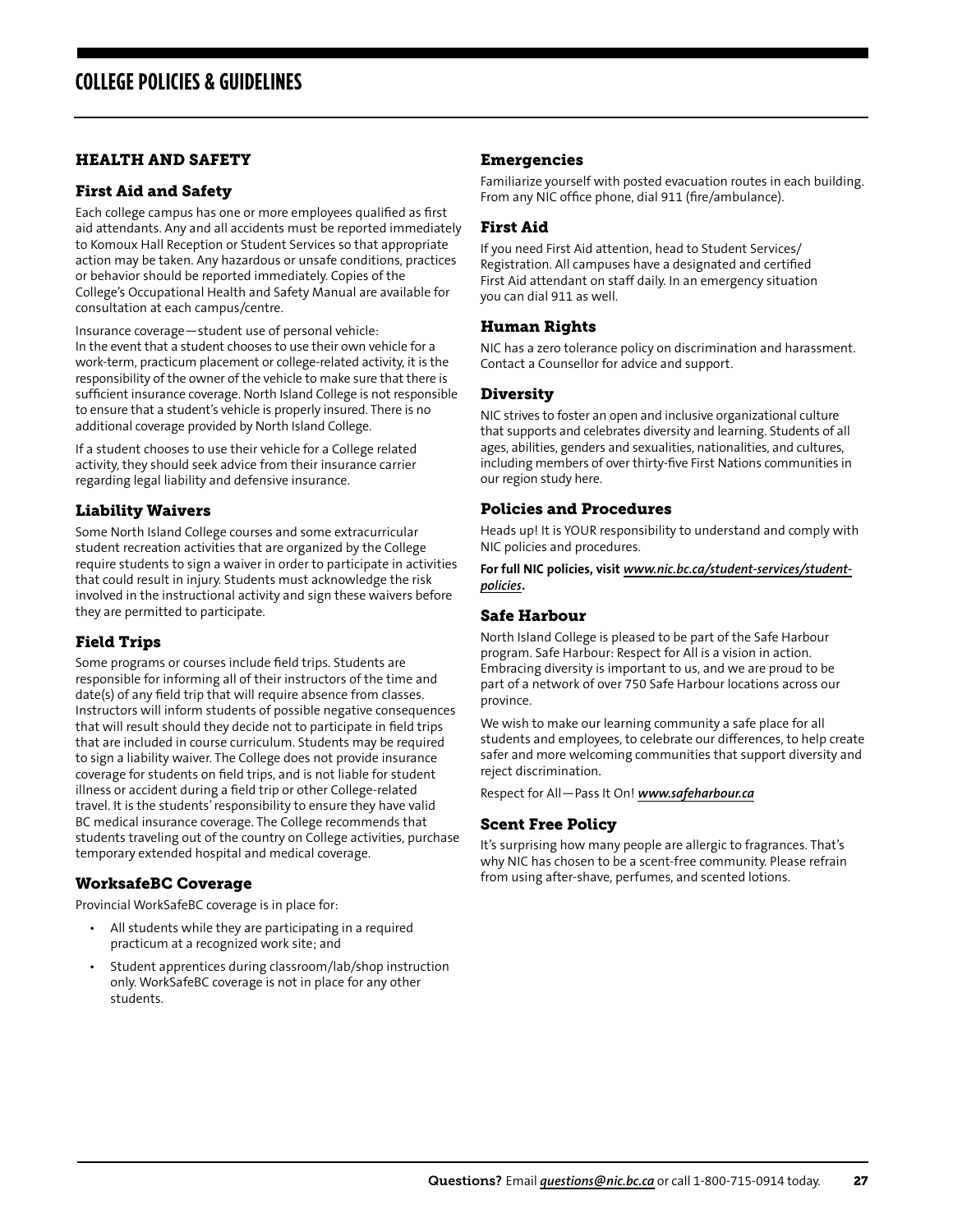#### <span id="page-28-0"></span>EMERGENCIES AND CLOSURES

#### Emergencies

If you notice suspicious activity or are worried for your personal safety, notify Komoux Hall Reception or Student Services. After office hours, security personnel in uniform patrol most campuses. Most importantly, trust your instincts. If something doesn't seem right, it probably isn't.

Familiarize yourself with posted evacuation routes in each building. From any NIC office phone, dial 911 (fire/ambulance). If you need First Aid attention, head to Student Services or ask someone to get help from Student Services for you. All campuses have a designated and certified First Aid attendant on staff daily.

NIC has Campus Evening Security available at all times when the college is open and up to 30 minutes after the last class of the day. Campus Evening Security provides a safe walk program that is available to walk you to your car or escort you to another building on the campus grounds if you need security services. The campus security telephone number varies by location and is displayed throughout al NIC buildings.

To get in touch with Evening Security:

#### Closures

Weather varies significantly over the college region. Students are expected to make their own decisions with respect to commuting given the weather and travel conditions in the areas in which they reside.

Once a decision has been made to close one or more campuses, the college:

- Posts a specific closure message on the college's website
- Places a closure message on all applicable college phone systems
- Contacts all applicable primary media outlets in the region

Decisions regarding campus or college-wide closure are made as early as possible, prior to 6 am, if the weather event occurred throughout the night.

Decisions regarding evening classes and activities will be made prior to 2 pm.

Students who choose not to attend their classes should contact their instructors.